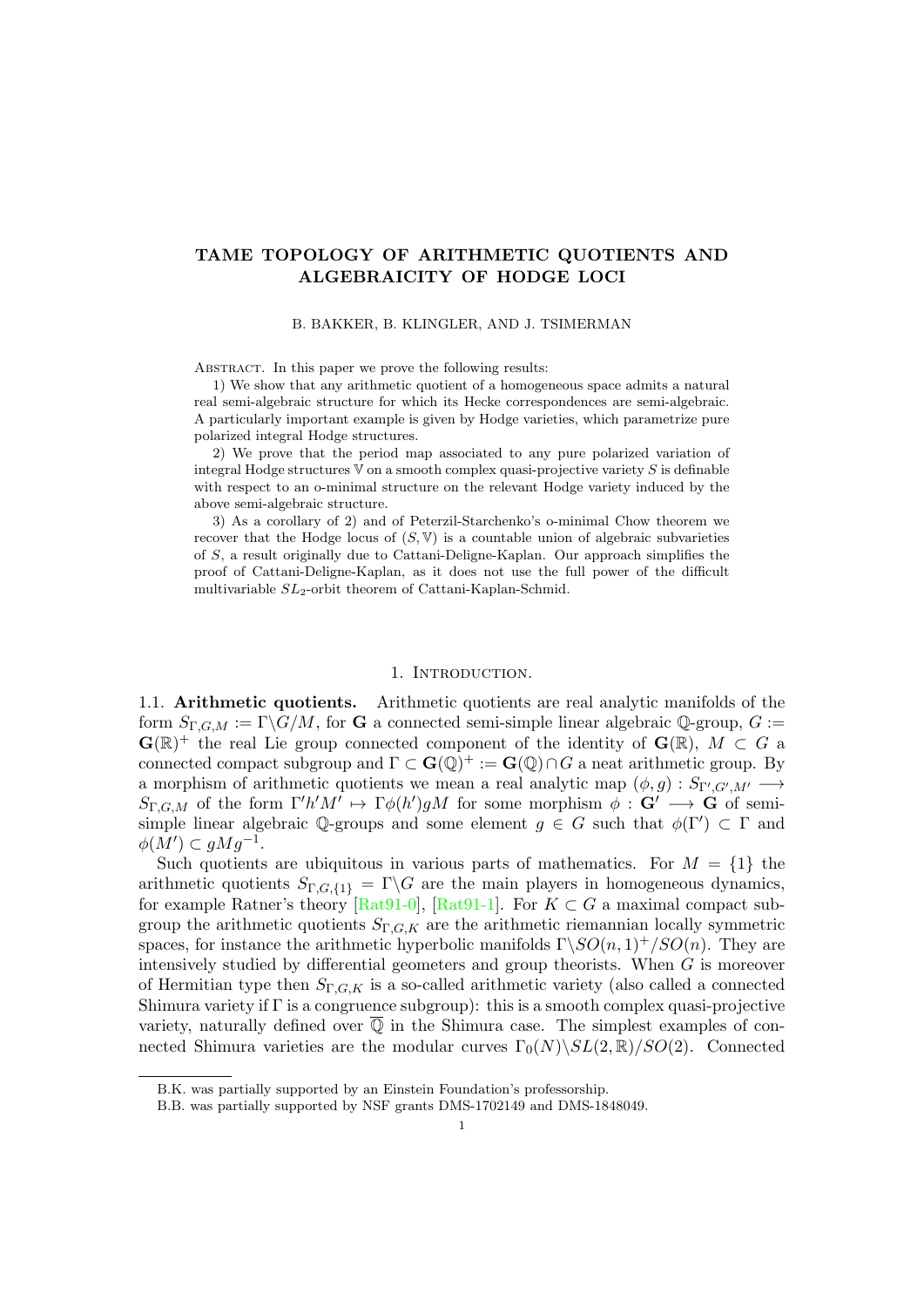Shimura varieties play a paramount role in arithmetic geometry and the Langlands program. Much more generally, the connected Hodge varieties are arithmetic quotients which play a crucial role in Hodge theory as targets of period maps.

1.2. Moderate geometry of arithmetic quotients. For  $S_{\Gamma G,K}$  a connected Shimura variety, the study of the topological tameness properties of the uniformization map  $\pi: G/M \longrightarrow S_{\Gamma,G,K}$  recently provided a crucial tool for solving longstanding algebraic and arithmetic questions (see [\[P11\]](#page-22-2), [\[PT14\]](#page-22-3), [\[KUY16\]](#page-21-0), [\[Ts18\]](#page-22-4), [\[KUY17\]](#page-21-1), [\[MPT17\]](#page-21-2)). Here tameness is understood in the sense proposed by Grothendieck [\[Gro,](#page-21-3) §5 and 6] and developed by model theory under the name "o-minimal structure" (see below). The first goal of this paper is to develop a similar study for a general arithmetic quotient  $S_{\Gamma,G,M}$ .

Among real analytic manifolds the ones with the tamest geometry are certainly the complex algebraic ones. However most arithmetic quotients have no complex algebraic structures, as they do not even admit a complex analytic one (for instance for obvious dimensional reasons). What about a real algebraic structure? In [\[Rag68\]](#page-22-5) Raghunathan proved that any riemannian locally symmetric space is compactifiable, i.e. diffeomorphic to the interior of a compact smooth manifold with boundary; Akbulut and King [\[AK81\]](#page-20-0) proved that any compactifiable manifold is diffeomorphic to a non-singular real algebraic set (generalizing a result of Tognoli [\[Tog73\]](#page-22-6) in the compact case, conjectured by Nash [\[Na52\]](#page-21-4)). Hence any riemannian locally symmetric space is diffeomorphic to a non-singular semi-algebraic set. On the other hand such abstract real algebraic models are useless if they don't satisfy some basic functorial properties. A crucial feature of the geometry of arithmetic quotients is the existence of infinitely many real-analytic finite self-correspondences: any element  $q \in \mathbf{G}(\mathbb{Q})$  commensurates  $\Gamma$  (meaning that the intersection  $g\Gamma g^{-1} \cap \Gamma$  is of finite index in both  $\Gamma$  and  $g\Gamma g^{-1}$ ) hence defines a Hecke correspondence

(1.1)

$$
c_g = (c_1, c_2): \t S_{\Gamma,G,M} \leftarrow_{c_1} S_{g^{-1}\Gamma g \cap \Gamma, G,M} \underbrace{\xrightarrow{g^*} S_{\Gamma \cap g \Gamma g^{-1}, G,M}}_{c_2} S_{\Gamma,G,M} \t .
$$

Here the left and right morphisms of arithmetic quotients are the natural finite  $\acute{e}$ tale projections; the map in the middle is left-multiplication by  $g$ , i.e. the morphism of arithmetic quotients  $(\text{Int}(q), q)$ , where  $\text{Int}(q) : \mathbf{G} \longrightarrow \mathbf{G}$  denotes the conjugation by g. We would like these Hecke correspondences to be real algebraic. Such functorial real algebraic models do exist in certain cases: see [\[Jaf75\]](#page-21-5), [\[Jaf78\]](#page-21-6), [\[Le79\]](#page-21-7); but we don't know of any general procedure for producing such a nice real algebraic structure on all arithmetic quotients. Hence our need to work with a more general notion of tame geometry.

Recall that a structure S on R expanding the real field is a collection  $(S_n)_{n\in\mathbb{N}^*}$ , where  $S_n$  is a set of subsets of  $\mathbb{R}^n$  (called the S-definable sets), such that: all algebraic subsets of  $\mathbb{R}^n$  are in  $S_n$ ;  $S_n$  is a boolean subalgebra of the power set of  $\mathbb{R}^n$ ; if  $A \in S_n$  and  $B \in S_m$ then  $A \times B \in S_{n+m}$ ; if  $p : \mathbb{R}^{n+1} \longrightarrow \mathbb{R}^n$  is a linear projection and  $A \in S_{n+1}$  then  $p(A) \in$  $S_n$ . A function  $f: A \longrightarrow B$  between S-definable sets is said to be S-definable if its graph is S-definable. Such a structure S is said in addition to be *o-minimal* if the definable subsets of  $\mathbb R$  are precisely the finite unions of points and intervals (i.e. the semi-algebraic subsets of  $\mathbb{R}$ ). This o-minimal axiom guarantees the possibility of doing geometry using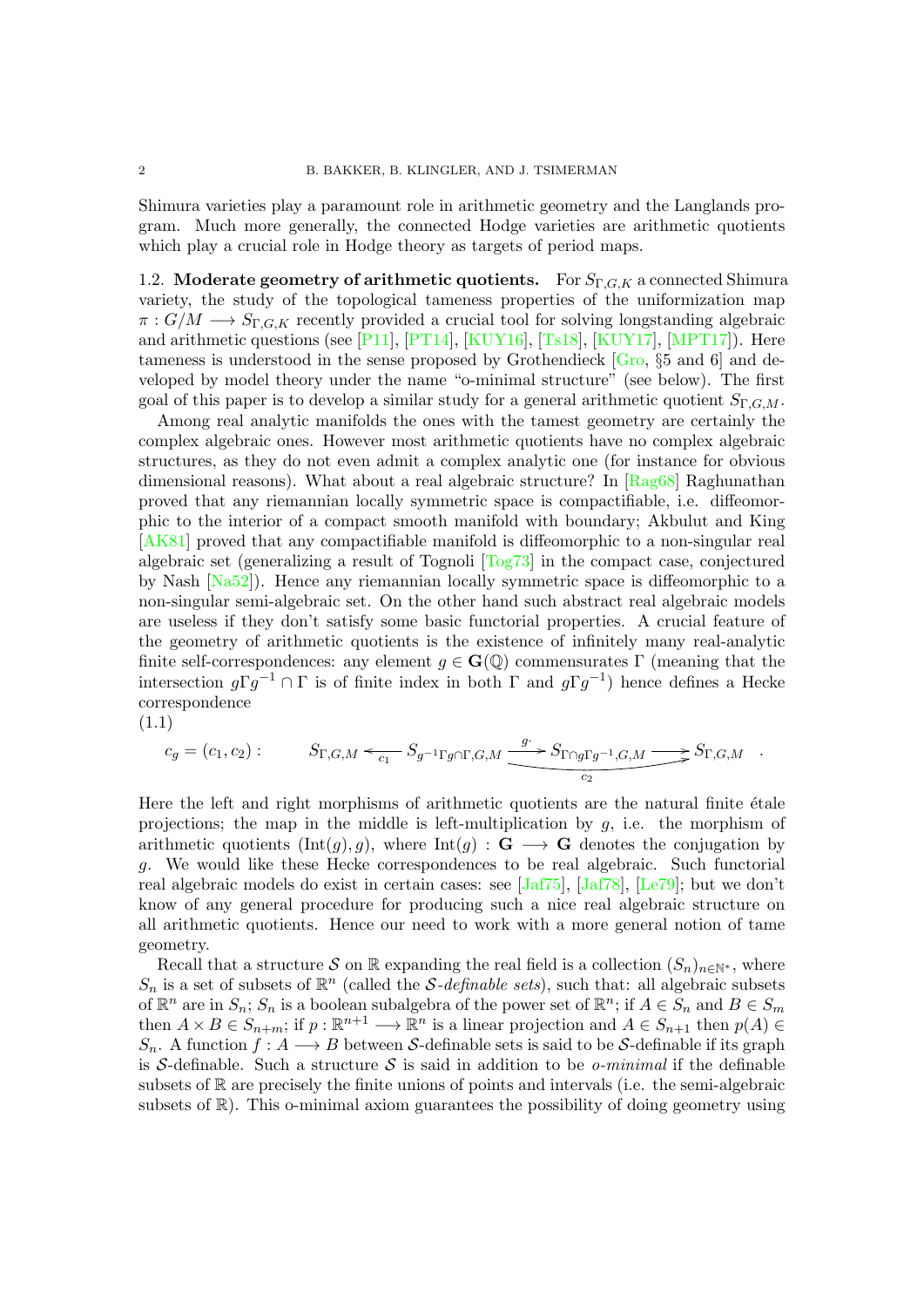definable sets as basic blocks: it excludes infinite countable sets, like  $\mathbb{Z} \subset \mathbb{R}$ , as well as Cantor sets or space-filling curves, to be definable. Intuitively, subsets of  $\mathbb{R}^n$  definable in an o-minimal structure are the ones having at the same time a reasonable local topology and a tame topology at infinity. Given an o-minimal structure  $S$ , there is an obvious notion of S-definable manifold: this is a manifold S admitting a *finite* atlas of charts  $\varphi_i: U_i \longrightarrow \mathbb{R}^n, i \in I$ , such that the intersections  $\varphi_i(U_i \cap U_j)$ ,  $i, j \in I$ , are S-definable subset of  $\mathbb{R}^n$  and the change of coordinates  $\varphi_i \circ \varphi_j^{-1} : \varphi_j(U_i \cap U_j) \longrightarrow \varphi_i(U_i \cap U_j)$  are S-definable maps.

The simplest o-minimal structure is  $\mathbb{R}_{alg}$ , the definable sets being the semi-algebraic subsets. There exist more general o-minimal structures. A result of Van den Dries based on Gabrielov's results [\[Ga68\]](#page-21-8) shows that the structure

 $\mathbb{R}_{\text{an}} := \langle \mathbb{R}, +, \times, \langle , \{ f \} \rangle$  for f restricted analytic function)

generated from  $\mathbb{R}_{\text{alg}}$  by adding the restricted analytic functions is o-minimal. Here a real function on  $\mathbb{R}^n$  is restricted analytic if it is zero outside  $[0,1]^n$  and coincides on  $[0, 1]^n$  with a real analytic function g defined on a neighbourhood of  $[0, 1]^n$ . The  $\mathbb{R}_{\text{an}}$ definable sets of  $\mathbb{R}^n$  are the globally subanalytic subsets of  $\mathbb{R}^n$  (i.e. the ones which are subanalytic in the compactification  $\mathbf{P}^n \mathbb{R}$  of  $\mathbb{R}^n$ ). A deep result of Wilkie [\[Wil96\]](#page-22-7) states that the structure  $\mathbb{R}_{exp} := \langle \mathbb{R}, +, \times, \langle \cdot, \exp : \mathbb{R} \longrightarrow \mathbb{R} \rangle$  generated from  $\mathbb{R}_{alg}$  by making the real exponential function definable is also o-minimal. Finally the structure  $\mathbb{R}_{\text{an,exp}} := \langle \mathbb{R}, +, \times, \langle \cdot, \exp, \{f\} \rangle$  for f restricted analytic function) generated by  $\mathbb{R}_{\text{an}}$  and  $\mathbb{R}_{\text{exp}}$  is still o-minimal [\[VdM94\]](#page-21-9).

The first result of this paper is the following:

<span id="page-2-0"></span>**Theorem 1.1.** Let **G** be a connected linear semi-simple algebraic  $\mathbb{Q}$ -group,  $\Gamma \subset \mathbf{G}(\mathbb{Q})^+$ a torsion-free arithmetic lattice of  $G := G(\mathbb{R})^+$ , and  $M \subset G$  a connected compact subgroup.

(1) The arithmetic quotient  $S_{\Gamma,G,M} := \Gamma \backslash G/M$  admits a natural structure of  $\mathbb{R}_{\text{alg}}$ definable manifold, characterized by the following property. Let  $G/M$  be endowed with its natural semi-algebraic structure (see [Lemma 2.1\)](#page-6-0) and  $\mathfrak{S} \subset G/M$  be a semi-algebraic Siegel set (see [Section 2.2](#page-7-0) for the definition of Siegel sets). Then

$$
\pi_{|\mathfrak{S}} : \mathfrak{S} \longrightarrow S_{\Gamma,G,M}
$$

is  $\mathbb{R}_{\text{alg}}$ -definable.

In particular, there exists a semi-algebraic fundamental set  $\mathcal{F} \subset G/M$  for the action of  $\Gamma$  on  $G/M$  such that

$$
\pi_{|\mathcal{F}} : \mathcal{F} \longrightarrow S_{\Gamma,G,M}
$$

is  $\mathbb{R}_{\text{alg}}$ -definable.

The structure of  $\mathbb{R}_{\text{an}}$ -definable manifold on  $S_{\Gamma,G,M}$  extending its  $\mathbb{R}_{\text{alg}}$ -structure is the one induced by the real-analytic structure with corners of its Borel-Serre compactification  $\overline{S_{\Gamma,G,M}}^{BS}$ .

(2) Any morphism  $f: S_{\Gamma', G', M'} \longrightarrow S_{\Gamma, G, M}$  of arithmetic quotients is  $\mathbb{R}_{\text{alg}}$ -definable. In particular the Hecke correspondences  $c_g$ ,  $g \in G(\mathbb{Q})^+$ , on  $S_{\Gamma,G,M}$  are  $\mathbb{R}_{\text{alg}}$ definable.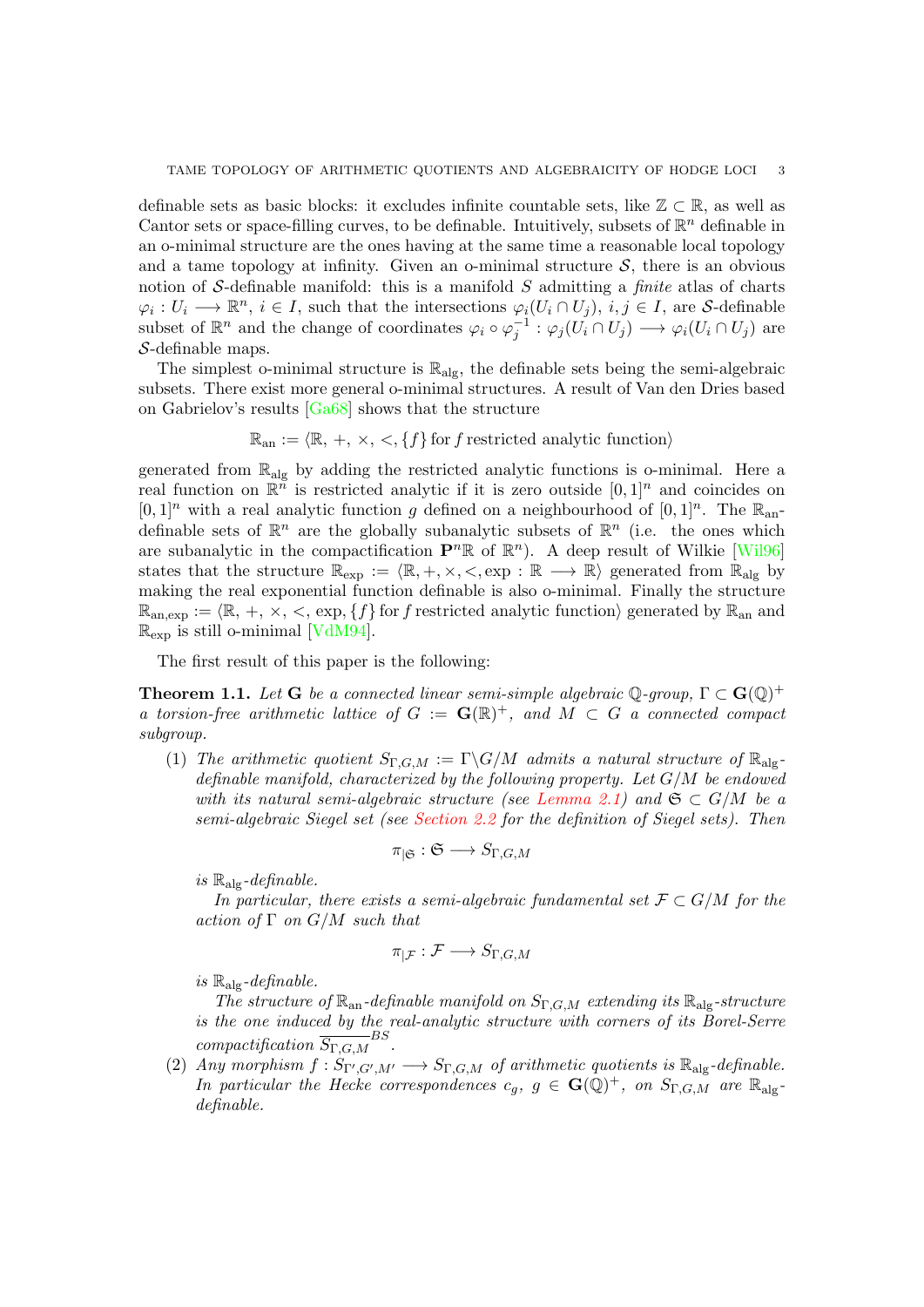Theorem  $1.1(1)$  can be thought as a strengthening and a generalization of the main result of [\[PS13\]](#page-21-10) (for  $S_{\Gamma,G,K} = \mathcal{A}_g$  the moduli space of principally polarized Abelian varieties of dimension  $q$ ) and of [\[KUY16,](#page-21-0) Theor.1.9] (for a general arithmetic variety), which proved that for any arithmetic variety  $S_{\Gamma,G,K}$ , endowed with the  $\mathbb{R}_{\text{an}}$ -definable manifold structure deduced from its complex algebraic Baily-Borel compactification, there exists a semi-algebraic fundamental set  $\mathcal{F} \subset G/K$  for the action of  $\Gamma$  on  $G/K$  such that the map  $\pi_{\mid \mathcal{F}} : \mathcal{F} \longrightarrow S_{\Gamma,G,K}$  is  $\mathbb{R}_{an,exp}$ -definable. While these results claim only the definability of  $\pi_{\mathcal{F}}$  in  $\mathbb{R}_{\text{an,exp}}$  our [Theorem 1.1\(](#page-2-0)1) claim it in  $\mathbb{R}_{\text{alg}}$ . This discrepancy comes from the fact that for  $S_{\Gamma,G,K}$  an arithmetic variety, the  $\mathbb{R}_{\text{an}}$ -definable structure on  $S_{\Gamma,G,K}$  extending the natural  $\mathbb{R}_{\text{alg}}$ -definable structure of [Theorem 1.1\(](#page-2-0)1) on  $S_{\Gamma,G,K}$  is the one coming from the Borel-Serre compactification  $\overline{S_{\Gamma,G,K}}^{BS}$  of  $S_{\Gamma,G,K}$ : it does not coincide with the one coming from the Baily-Borel compactification  $\overline{S_{\Gamma,G,K}}^{BB}$  but the natural map  $\overline{S_{\Gamma,G,K}}^{BS} \longrightarrow \overline{S_{\Gamma,G,K}}^{BB}$  is in fact  $\mathbb{R}_{an,exp}$ -definable. As we won't need this result in this paper we just provide the simplest illustration:

*Example* 1.2. Let  $\mathfrak{H}$  be the Poincaré upper half-plane and  $Y_0(1)$  the modular curve  $SL(2,\mathbb{Z})\backslash\mathfrak{H}$ . A semi-algebraic fundamental set for the action of  $SL(2,\mathbb{Z})$  on  $\mathfrak{H}$  is given by

$$
\mathcal{F} := \{ x + iy \in \mathfrak{H} \mid x^2 + y^2 \ge 1, -1/2 \le x \le 1/2 \} .
$$

The Borel-Serre compactification  $\overline{Y_0(1)}^{BS}$  is obtained by adding a circle at infinity to  $Y_0(1)$ , corresponding to the compactification F of F obtained by glueing the segment  ${y = \infty, -1/2 < x < 1/2}$  to F. The Baily-Borel compactification  $X_0(1) := \overline{Y_0(1)}^{BB}$ is the one-point compactification of  $Y_0(1)$  and is naturally identified with the complex projective line  $\mathbf{P}^1 \mathbb{C}$ . The natural map  $\overline{Y_0(1)}^{BS} \longrightarrow \overline{Y_0(1)}^{BB}$  contracting the circle at infinity to a point sends a point  $(x, t = 1/y) \in [-1/2, 1/2] \times [0, 1)$  close to the circle at infinity  $t = 0$  to the point  $[1, z = \exp(2\pi i x) \exp(-2\pi / t)] \in \mathbf{P}^1 \mathbb{C}$ . This map is not globally subanalytic but it is  $\mathbb{R}_{an,exp}$ -definable.

It is worth noticing that the proof of the more general [Theorem 1.1](#page-2-0) is easier than the one in  $[PS13]$  (which uses explicit theta functions) or the one in  $[KUY16]$  (which uses the delicate toroidal compactifications of [\[AMRT75\]](#page-20-1)): it relies exclusively on classical properties of Siegel sets (see [Section 2.2](#page-7-0) for the precise definition of Siegel sets), while the proofs of [\[PS13\]](#page-21-10) and [\[KUY16\]](#page-21-0), which apply only to arithmetic varieties, moreover insisted on using only complex analytic maps, thus obscuring to some extent the o-minimality issues.

1.3. Moderate geometry of period maps. Arithmetic quotients of interest to the algebraic geometers arise in Hodge theory as connected Hodge varieties, which are complex analytic quotients of period domains (or more generally Mumford-Tate domains). Let S be a smooth complex quasi-projective variety and let  $\mathbb{V} \longrightarrow S$  be a polarized variation of  $\mathbb{Z}$ -Hodge structures (PVHS) of weight k on S. A typical example of such a PVHS is  $\mathbb{V} = R^k f_* \mathbb{Z}$  for  $f : \mathcal{X} \longrightarrow S$  a smooth proper morphism; in which case we say that  $V$  is geometric. We refer to  $\lfloor K17 \rfloor$  and the references therein for the relevant background in Hodge theory, which we use thereafter. Let  $MT(V)$  be the generic Mumford-Tate group associated to  $V$  (this is a connected reductive Q-group) and **G** its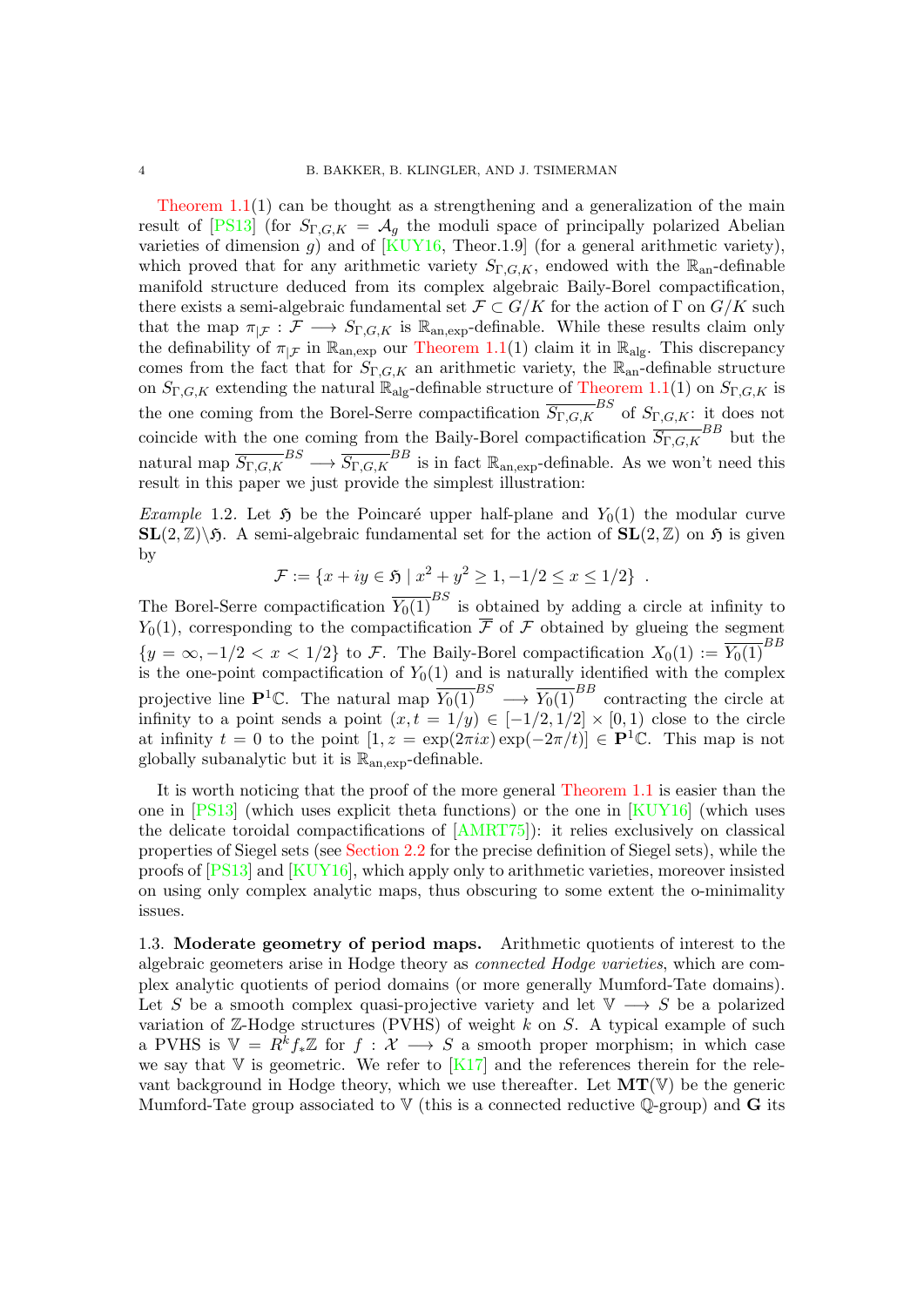associated adjoint semi-simple Q-group. The group  $G := \mathbf{G}(\mathbb{R})^+$  acts by holomorphic transformations and transitively on the Mumford-Tate domain  $D = G/M$  associated to  $MT(V)$ , with compact isotropy denoted by M. If  $\Gamma$  is a torsion free arithmetic lattice of G the arithmetic quotient  $S_{\Gamma,G,M}$  is a complex analytic manifold called a connected Hodge variety (which carries an algebraic structure in only very few cases). Replacing if necessary  $S$  by a finite étale cover, the PVHS V on  $S$  is completely described by its holomorphic period map  $\Phi_S : S \longrightarrow \text{Hod}^0(S, V) := S_{\Gamma, G, M}$  for a suitable torsion-free arithmetic subgroup  $\Gamma \subset G$ .

We prove that the period map  $\Phi_S$  has a moderate geometry. Let us endow S with the  $\mathbb{R}_{\text{an,exp}}$ -definable manifold structure extending the  $\mathbb{R}_{\text{alg}}$ -definable manifold structure on S coming from its complex algebraic structure, and the connected Hodge manifold  $H \text{od}^0(S, V) = S_{\Gamma, G, M}$  with the  $\mathbb{R}_{\text{an,exp}}$ -definable manifold structure extending the  $\mathbb{R}_{\text{alg}}$ definable manifold structure defined in [Theorem 1.1.](#page-2-0)

<span id="page-4-0"></span>**Theorem 1.3.** Let  $\nabla$  be a polarized variation of pure Hodge structures of weight k over a smooth complex quasi-projective variety S. Let  $\Phi_S : S \longrightarrow \text{Hod}^0(S, V) = S_{\Gamma, G, M}$  be the holomorphic period map associated to  $\nabla$ . Then  $\Phi_S$  is  $\mathbb{R}_{\text{an,exp}}$ -definable.

- Remarks 1.4. (1) Notice that [Theorem 1.3](#page-4-0) is easy in the rare case when the connected Hodge variety  $S_{\Gamma,G,M}$  is compact. In that case, consider  $\overline{S}$  a smooth projective compactification of S with normal crossing divisor at infinity. It follows from Borel's monodromy theorem [\[Sc73,](#page-22-8) Lemma (4.5)] and the fact that the cocompact lattice  $\Gamma$  does not contain any unipotent element [\[Rag72,](#page-22-9) Cor. 11.13] that the monodromy at infinity of  $\nabla$  is finite. Thus, replacing if necessary S by a finite étale cover, the PVHS V extends to  $\overline{S}$ . Equivalently the period map  $\Phi_S: S \longrightarrow \text{Hod}^0(S, \mathbb{V}) := S_{\Gamma,G,M}$  extends to a period map  $\Phi_{\overline{S}}: \overline{S} \longrightarrow S_{\Gamma,G,M}.$ In particular the period map  $\Phi$  is definable in  $\mathbb{R}_{\text{an}}$  in that case.
	- (2) When the connected Hodge variety  $S_{\Gamma,G,M}$  is an arithmetic variety, [Theorem 1.3](#page-4-0) implies (see [Section 4.6\)](#page-17-0) that  $\Phi_S : S \longrightarrow S_{\Gamma,G,M}$  is an algebraic map, thus recovering a classical result due to Borel [\[Bor72,](#page-20-2) Theor. 3.10]. Hence [Theorem 1.3](#page-4-0) can be thought as an extension of Borel's result to the general case where the connected Hodge variety  $S_{\Gamma,G,M}$  has no algebraic structure. On the other hand, notice that Borel [\[Bor72,](#page-20-2) Theor.A] proves in the arithmetic variety case the stronger result that  $\Phi_S$  extends to a holomorphic map  $\Phi_{\overline{S}} : \overline{S} \longrightarrow \overline{S_{\Gamma,G,M}}^{BB}$ , which does not directly follow from [Theorem 1.3.](#page-4-0)

The main ingredient in the proof of [Theorem 1.3](#page-4-0) is the following finiteness result on the geometry of Siegel sets:

<span id="page-4-1"></span>**Theorem 1.5.** Let  $\Phi : (\Delta^*)^n \longrightarrow S_{\Gamma,G,M}$  be a local period map with unipotent monodromy on a product of punctured disks. Let  $\tilde{\Phi} : \mathfrak{H}^n \longrightarrow G/M$  be its lifting to the universal cover  $\mathfrak{H}^n$  of  $(\Delta^*)^n$ . Given constants  $R > 0$  and  $\eta > 0$  let us define

$$
\mathfrak{H}_{R,\eta}^n := \{ \mathbf{z} \in \mathfrak{H}^n \: \mid \: |\text{Re}\,\mathbf{z}| \le C \text{ and } \text{Im}\,\mathbf{z} \ge \eta \}
$$

where  $|\text{Re } z| := \sup_{1 \leq j \leq n} |\text{Re } z_i|$  and  $\text{Im } z := \inf_{1 \leq j \leq n} \text{Im } z_i$ . There exists finitely many Siegel sets  $\mathfrak{S}_i \subset G/M$ ,  $i \in I$ , such that

$$
\tilde{\Phi}(\mathfrak{H}^n_{R,\eta}) \subset \bigcup_{i \in I} \mathfrak{S}_i \ .
$$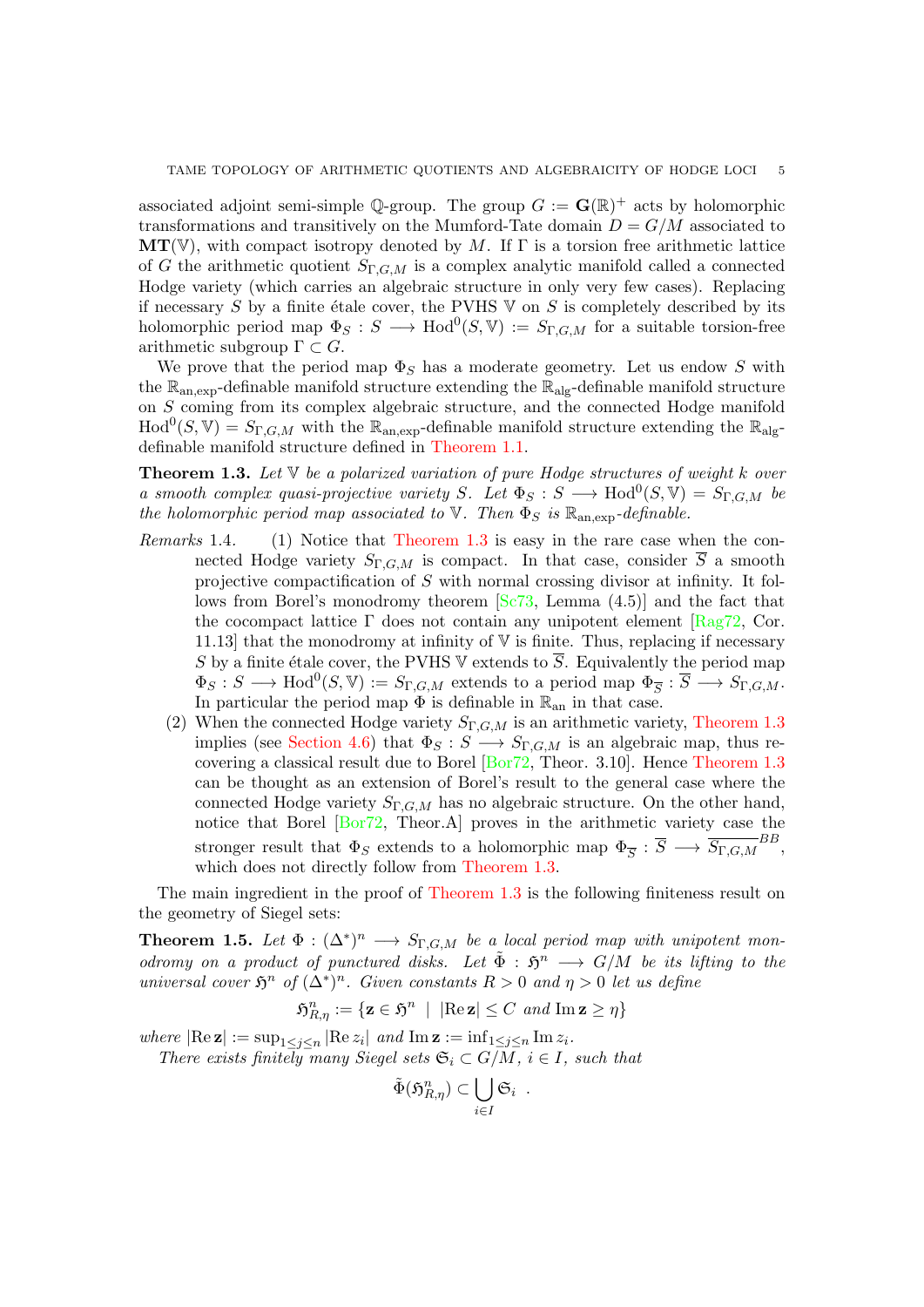In the one-variable case  $(n = 1)$  [Theorem 1.5](#page-4-1) is due to Schmid (see [\[Sc73,](#page-22-8) Cor. 5.29]), with  $|I| = 1$ . In the multivariable case, Green, Griffiths, Laza and Robles [\[GGLR17,](#page-21-12) Claims A.5.8 and A.5.9] show that the result with  $|I| = 1$  does not hold.

The main point of the proof of [Theorem 1.5](#page-4-1) is to show there is a flat frame with respect to which the Hodge form remains Minkowski reduced, up to covering  $\mathfrak{H}_{R,\eta}^n$  by finitely many sets. We note here that the proof does not use the higher dimensional  $SL_2^n$ -orbit theorem of [\[CKS86\]](#page-20-3). Rather, we deduce the higher-dimensional statement by restricting to curves and using the full power of Schmid's one-dimensional result, together with the work of [\[CKS86\]](#page-20-3) and [\[Ka85\]](#page-21-13) on the asymptotics of Hodge norms.

1.4. Algebraicity of Hodge loci. Recall that the Hodge locus  $HL(S, V) \subset S$  associated to the PVHS V is the set of points s in S for which exceptional Hodge tensors for  $V_s$ occur. The locus  $HL(S, V)$  is easily seen to be a countable union of irreducible complex analytic subvarieties of S, called special subvarieties of S associated to V. If  $\mathbb{V} = R^k f_* \mathbb{Q}$ for  $f: \mathcal{X} \longrightarrow S$  a smooth proper morphism, it follows from the Hodge conjecture that the exceptional Hodge tensors in  $V_s$  come from exceptional algebraic cycles in some product  $\mathcal{X}_s^N$ . A Baire category type argument then implies that every special subvariety of S ought to be algebraic. As an immediate corollary of [Theorem 1.1,](#page-2-0) [Theorem 1.3,](#page-4-0) and Peterzil-Starchenko's o-minimal Chow [Theorem 4.13](#page-17-1) we obtain an alternative proof of the following result originally proven by Cattani, Deligne and Kaplan [\[CDK95\]](#page-20-4):

# <span id="page-5-0"></span>**Theorem 1.6.** The special subvarieties of S associated to  $\mathbb{V}$  are algebraic, i.e. the Hodge locus  $HL(S, V)$  is a countable union of closed irreducible algebraic subvarieties of S.

The proof of [Theorem 1.6](#page-5-0) in [\[CDK95\]](#page-20-4) works as follows. Let  $\overline{S}$  be a smooth compactification of  $S$  with a simple normal crossing divisor  $D$  at infinity. Locally in the analytic topology S identifies with  $(\Delta^*)^r \times \Delta^l$  inside  $\overline{S} = \Delta^{r+l}$  (where  $\Delta$  denotes the unit disk). The  $SL_2$ <sup>n</sup>-orbit theorems of [\[Sc73\]](#page-22-8) and [\[CKS86\]](#page-20-3) describes extremely precisely the asymptotic of the period map  $\Phi_S$  on  $(\Delta^*)^r \times \Delta^l$ . Using this description, Cattani, Deligne and Kaplan manage to write sufficiently explicitly the equation of the locus  $S(v) \subset (\Delta^*)^r \times \Delta^l$  of the points at which some determination of a given multivalued flat section v of V is a Hodge class to prove that its closure  $\overline{S(v)}$  in  $\Delta^{r+l}$  is analytic in this polydisk. Our proof via [Theorem 1.3](#page-4-0) bypasses these delicate local computations, hence seems a worthwhile simplification.

In view of [Theorem 1.3,](#page-4-0) its corollary [Theorem 1.6,](#page-5-0) and the recent proof [\[BaT17\]](#page-20-5) (also using o-minimal techniques) of the Ax-Schanuel conjecture for pure Hodge varieties stated in  $[K17, Coni. 7.5]$ , we hope to convey the idea that o-minimal geometry is an important tool in variational Hodge theory. We refer to  $\left[K17, \text{ section } 1.5\right]$  for possible applications of these results to the structure of  $HL(S, V)$ .

[Theorem 1.6](#page-5-0) has been extended to the case of (graded polarizable, admissible) variation of mixed Hodge structures in [\[BP09-1\]](#page-20-6), [\[BP09-2\]](#page-20-7), [\[BP13\]](#page-20-8), [\[BPS10\]](#page-20-9), [\[KNU11\]](#page-21-14) using [\[CDK95\]](#page-20-4) and the  $SL_2$ <sup>n</sup>-orbit theorem of [\[KNU08\]](#page-21-15) which extends [\[Sc73\]](#page-22-8) and [\[CKS86\]](#page-20-3) to the mixed case. Our o-minimal proof of [Theorem 1.3](#page-4-0) should certainly extend to this case, thus giving a simpler proof of the algebraicity of Hodge loci in full generality. We will come back to this problem in a sequel to this paper.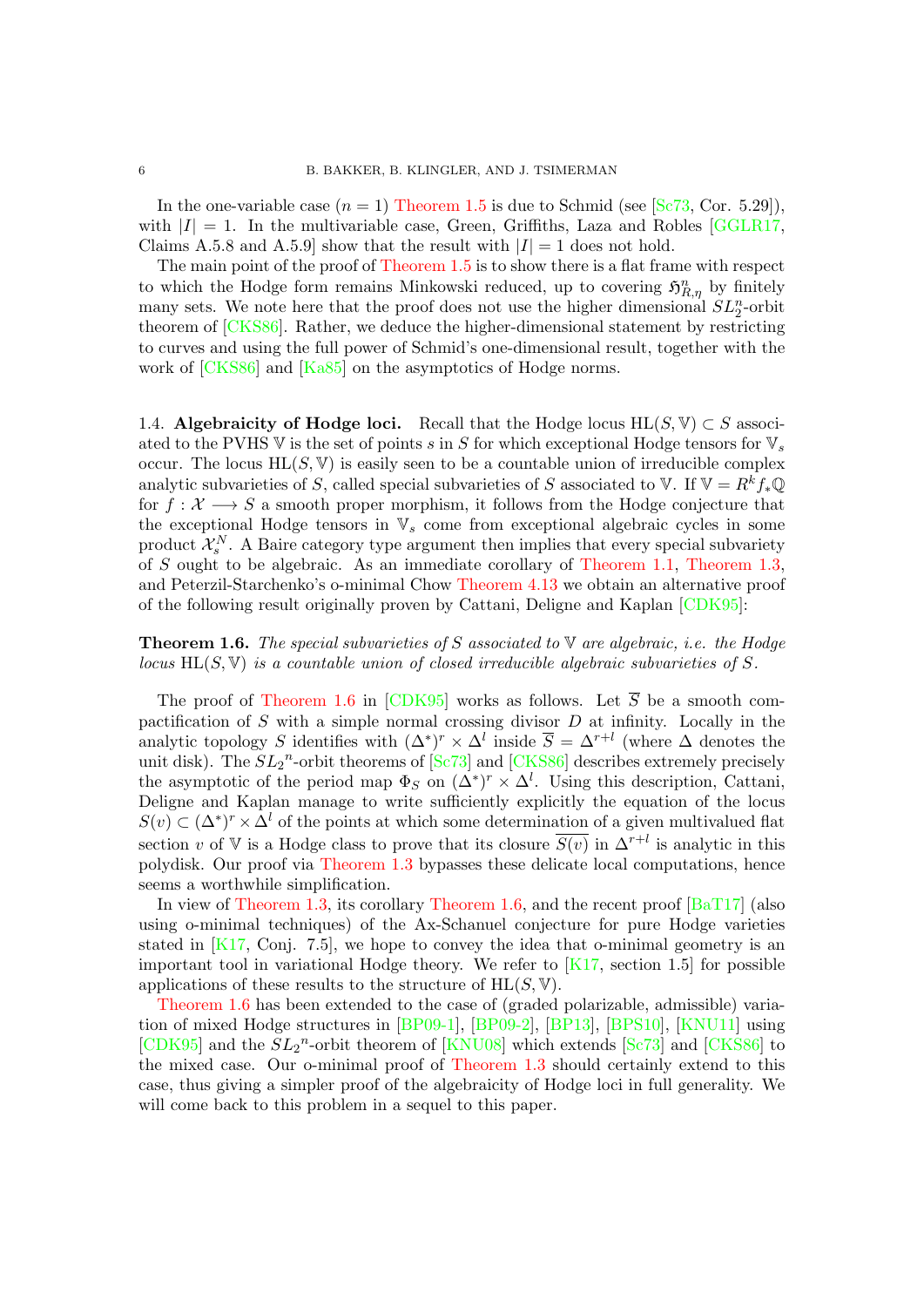1.5. Acknowledgments. B.K would like to thank Patrick Brosnan, who asked him some time ago about a proof of [Theorem 1.6](#page-5-0) using o-minimal techniques; Mark Goresky, Lizhen Ji and Arvind Nair, who made him notice that the map from the Borel-Serre compactification to the Baily-Borel one is not subanalytic, and that Borel-Serre compactifications are not functorial; Colleen Robles, for the fruitful exchanges about [Theorem 1.5;](#page-4-1) Wilfried Schmid, who confirmed to him that [Theorem 1.5](#page-4-1) should hold; and Kobi Peterzil and Sergei Starchenko, whose comments led to the upgrading of [Theorem 1.1](#page-2-0) from  $\mathbb{R}_{an}$ to  $\mathbb{R}_{\text{alg}}$ . B.B. and J.T. would like to thank Wilfried Schmid and Yohan Brunebarbe for useful conversations.

## 2. Preliminaries

2.1. Semi-algebraic structure on  $G/M$ . The existence of a natural semi-algebraic structure on the model  $G/M$  of an arithmetic quotient, stated in the following lemma, is folkloric but we did not find a precise reference. For the convenience of the reader we provide two proofs: a "classical" algebraic one, and an o-minimal one announcing the proof of [Theorem 1.1\(](#page-2-0)1).

<span id="page-6-0"></span>**Lemma 2.1.** Let **G** be a connected semi-simple linear algebraic Q-group,  $G := G(\mathbb{R})^+$ the real Lie group connected component of the identity of  $\mathbf{G}(\mathbb{R})$ , and  $M \subset G$  a connected compact subgroup. Then  $G/M$  admits a natural structure of a semi-algebraic set, and the projection map  $G \longrightarrow G/M$  is semi-algebraic. The action by left-multiplication of G on  $G/M$  is semi-algebraic.

Remark 2.2. In general  $G/M$  does not admit a structure of real algebraic variety. This is already true for G: for instance the group  $SO(p,q)$  is a real algebraic variety but its connected component  $G := SO(p, q)^+$  is only semi-algebraic for  $p \ge q > 0$ . On the other hand any compact real Lie group M admits a natural structure  $M_{\mathbb{R}}$  of real algebraic group, see [\[OV90,](#page-21-16) Th. 5, p.133].

Proof. Let us start with the algebraic proof, inspired by [\[Sch75\]](#page-22-10). By a classical result of Chevalley [\[Che51\]](#page-20-10), there exists a finite dimensional  $\mathbf{G}_{\mathbb{R}}$ -module W and a line  $l \subset W$  such that the stabilizer in  $G_{\mathbb{R}}$  of l is precisely  $M_{\mathbb{R}}$  (the real algebraic subgroup of  $G_{\mathbb{R}}$  such that  $M_{\mathbb{R}}(\mathbb{R}) = M$ ). As the group M is compact connected, it not only stabilizes the line  $l$  but fixes any generator  $v$  of  $l$ . By another classical result, this time due to Hilbert (see [\[W46,](#page-22-11) Ch. VIII, §14]), the (graded) algebra  $\mathbb{R}[W]^{\mathbf{M}_{\mathbb{R}}}$  of  $\mathbf{M}_{\mathbb{R}}$ -invariant polynomials on W is finitely generated, say by homogeneous elements  $p_1, \dots, p_d$ . Consider the real algebraic map  $p: \mathbf{G}(\mathbb{R}) \to W \to \mathbb{R}^d$  obtained by composing the orbit map of the vector  $v \in W$  with  $(p_1, \dots, p_d) : W \longrightarrow \mathbb{R}^d$ . It identifies  $\mathbf{G}(\mathbb{R})/M$  with the image  $p(\mathbf{G}(\mathbb{R}))$ , hence  $G/M$  with a connected component of  $p(G(\mathbb{R}))$ . As p is real algebraic the subset  $p(G(\mathbb{R}))$ , hence its connected component  $G/M$ , is semi-algebraic. As p is real-algebraic, the projection  $G \longrightarrow G/M$  is semi-algebraic.

Let us turn to the o-minimal proof. This is  $[VDD98, (2.18)$  p.167, which we summarize. The multiplication  $G \times G \to G$  is the restriction of an algebraic map hence semi-algebraic. The equivalence relation

$$
E = \{(g, gm) \mid g \in G \text{ and } m \in M\} \subset G \times M
$$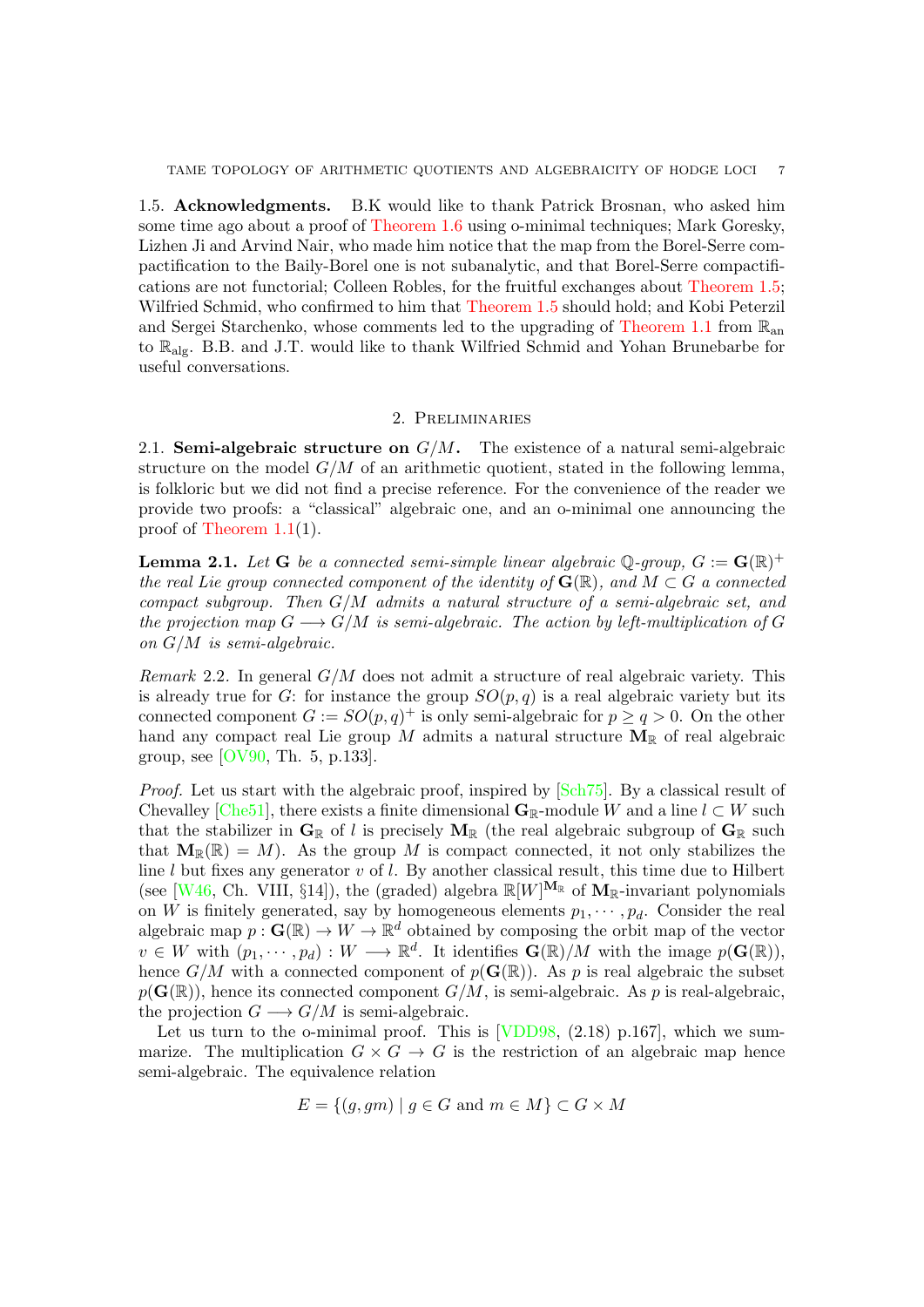is therefore semi-algebraic and definably proper in the sense of [\[VDD98,](#page-21-17) (2.13) p.166]. Hence the quotient  $G \to G/M$  exists semi-algebraically [\[VDD98,](#page-21-17) (2.15) p.166.

<span id="page-7-0"></span>2.2. Siegel sets. A crucial ingredient in this paper in the classical notion of Siegel sets for G, which we recall now. We follow  $[BJ06a, \S2]$  and refer to  $[Bor69, \S12]$  for details.

Let **P** be a  $\mathbb{Q}$ -parabolic subgroup of **G**. We denote by  $\mathbb{N}_P$  its unipotent radical and by  $\mathbf{L}_P$  the Levi quotient  $\mathbf{N}_P \backslash \mathbf{P}$  of **P**. Let  $N_P$ , P, and  $L_P$  be the Lie groups of real points of  $N_P$ , **P** and  $L_P$  respectively. Let  $S_P$  be the split center of  $L_P$  and  $A_P$  the connected component of the identity in  $\mathbf{S}_P(\mathbb{R})$ . Let  $\mathbf{M}_P := \bigcap_{\chi \in X^*(\mathbf{L}_P)} \ker \chi^2$  and  $M_P = \mathbf{M}_P(\mathbb{R})$ . Then  $L_P$  admits a decomposition  $L_P = A_P M_P$ .

Let X be the symmetric space of maximal compact subgroups of  $G := \mathbf{G}(\mathbb{R})^+$ . Choosing a point  $x \in X$  corresponds to choosing a maximal compact subgroup  $K_x$  of G, or equivalently a Cartan involution  $\theta_x$  of G. The choice of x defines a unique real Levi subgroup  $L_{P,x} \subset \mathbf{P}_{\mathbb{R}}$  lifting  $(L_P)_{\mathbb{R}}$  which is  $\theta_x$ -invariant, see [\[BS73,](#page-20-13) 1.9]. Although  $L_P$  is defined over Q this is not necessarily the case for  $L_{P,x}$ . The parabolic group P decomposes as

$$
(2.1) \t\t P = N_P A_{P,x} M_{P_x} ,
$$

inducing a horospherical decomposition of G:

$$
(2.2) \t\t\t G = N_P A_{P,x} M_{P_x} K_x .
$$

We recall (see  $[**B** J06a$ , Lemma 2.3) that the right action of P on itself under the horospherical decomposition is given by

(2.3) 
$$
(n_0 a_0 m_o)(n, a, m) = (n_0 \cdot (a_0 m_0) n (a_0 m_0)^{-1}, a_0 a, m_0 m) .
$$

In the following the reference to the basepoint  $x$  in various subscripts is omitted. We let  $\Phi(A_P, N_P)$  be the set of characters of  $A_P$  on the Lie algebra  $\mathfrak{n}_P$  of  $N_P$ , "the roots of P with respect to  $A_P$ ". The value of  $\alpha \in \Phi(A_P, N_P)$  on  $a \in A_P$  is denoted  $a^{\alpha}$ . Notice that the map  $a \mapsto a^{\alpha}$  from  $A_P$  to  $\mathbb{R}^*$  is semi-algebraic.

There is a unique subset  $\Delta(A_P, N_P)$  of  $\Phi(A_P, N_P)$  consisting of dim  $A_P$  linearly independent roots, such that any element of  $\Phi(A_P, N_P)$  is a linear combination with positive integral coefficients of elements of  $\Delta(A_P, N_P)$  to be called the simple roots of P with respect to  $A_P$ .

<span id="page-7-1"></span>**Definition 2.3.** (Siegel set) For any  $t > 0$ , we define  $A_{P,t} = \{a \in A_P | a^{\alpha} > t, \alpha \in \mathbb{R} \}$  $\Delta(A_P, N_P)$ . For any bounded sets  $U \subset N_P$  and  $W \subset M_P K$  the subset  $\mathfrak{S} := U \times A_{P,t} \times$  $W \subset G$  is called a Siegel set for G associated to **P** and x.

When U and W are chosen to be relatively compact open semi-algebraic subsets of  $N_P$ and  $M_P K$  respectively then the Siegel set  $\mathfrak{S} = U \times A_{P_t} \times W$  is semi-algebraic in G. We will only consider such semi-algebraic Siegel sets in the rest of the text.

The following lemma follows immediately from [Definition 2.3:](#page-7-1)

**Lemma 2.4.** If G is a Siegel set for G associated to P and x, then  $gGg^{-1}$  is a Siegel set for G associated to  $gPg^{-1}$  and gx.

**Definition 2.5.** Let  $M \subset G$  be a connected compact subgroup. A Siegel set  $\mathfrak{S}$  for the homogeneous space G/M is a semi-algebraic subset of G/M of the form  $\pi_x(\mathfrak{S})$ , where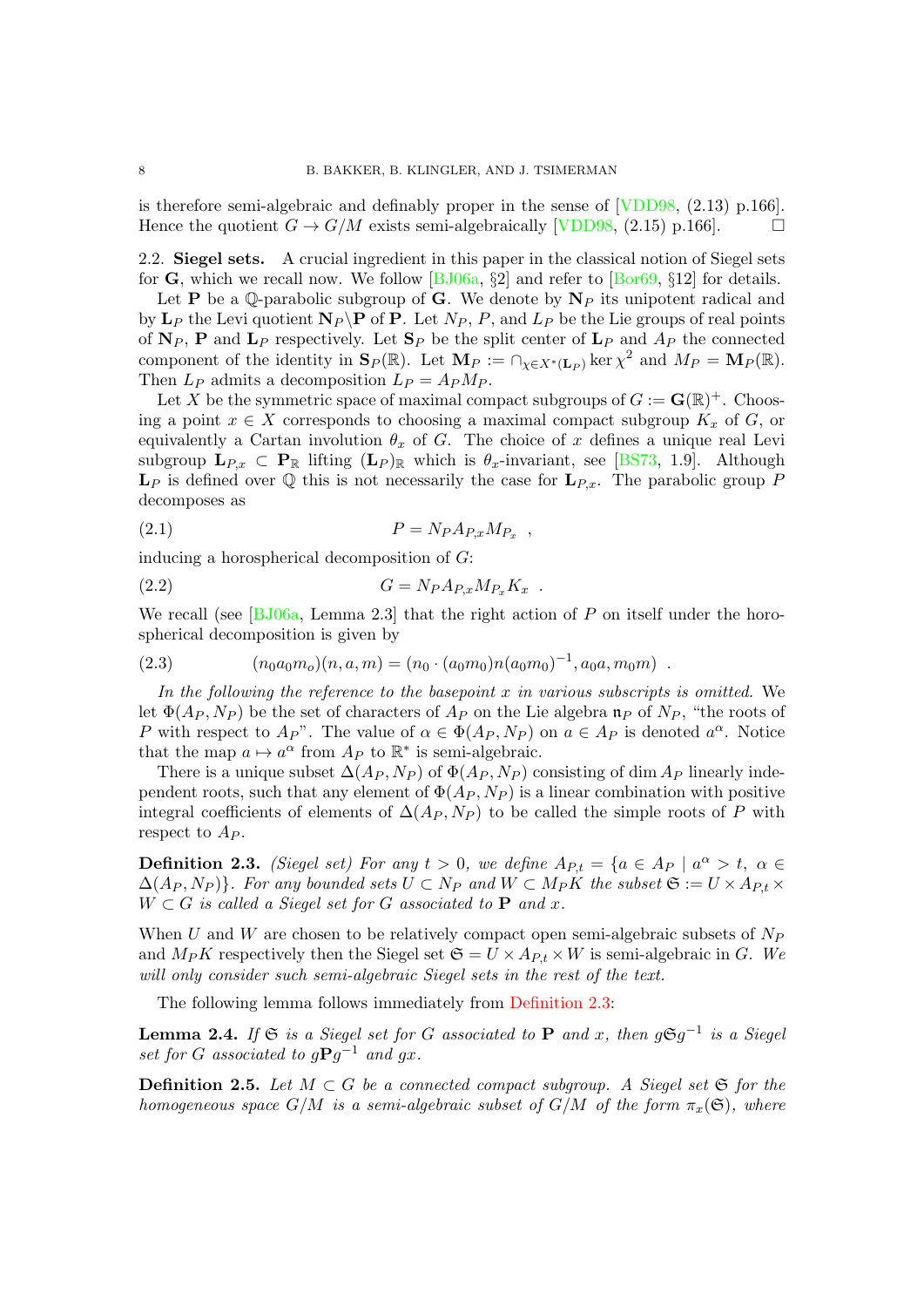$\mathfrak{S} \subset G$  denotes a Siegel set for G associated to some parabolic Q-subgroup  $\mathbf{P} \subset \mathbf{G}$ ,  $K_x$ is a maximal compact subgroup containing a conjugate  $gMg^{-1}$  for some  $g \in G(\mathbb{Q})$  and  $\pi_r : G \longrightarrow G/qMg^{-1} \simeq G/M$ .

- <span id="page-8-2"></span>Remark 2.6. (1) It follows from the definition that for  $\mathfrak{S} \subset G/M$  a Siegel set and  $q \in \mathbf{G}(\mathbb{Q})$  the translate  $q\mathfrak{S}$  is a Siegel set of  $G/M$ .
	- (2) As the projections  $\pi_x$  are semi-algebraic and we consider only semi-algebraic Siegel sets in  $G$ , Siegel sets in  $G/M$  are semi-algebraic.

## <span id="page-8-0"></span>Proposition 2.7. [\[BJ06a,](#page-20-11) Prop. 2.5]

- (1) There are only finitely many Γ-conjugacy classes of parabolic Q-subgroups. Let  ${\bf P}_1, \ldots, {\bf P}_k$  be a set of representatives of the Γ-conjugacy classes of parabolic Q-subgroups. There exists Siegel sets  $\mathfrak{S}_i := U_i \times A_{P_i,t_i} \times W_i$  associated to  $\mathbf{P}_i$  and  $x_i, 1 \leq i \leq k$ , whose images in  $\Gamma \backslash G/M$  cover the whole space.
- (2) For any two parabolic subgroups  $P_i$  and Siegel sets  $\mathfrak{S}_i$  associated to  $P_i$ ,  $i = 1, 2$ , the set

$$
\Gamma_{\mathfrak{S}_1,\mathfrak{S}_2} := \{ \gamma \in \Gamma \mid \gamma \mathfrak{S}_1 \cap \mathfrak{S}_2 \neq \emptyset \}
$$

is finite.

- (3) Suppose that  $\mathbf{P}_1$  is not  $\Gamma$ -conjugate to  $\mathbf{P}_2$ . Fix  $U_i$ ,  $W_i$ ,  $i = 1, 2$ . Then  $\gamma \mathfrak{S}_1 \cap \mathfrak{S}_2 =$  $\emptyset$  for all  $t_1, t_2$  sufficiently large.
- (4) For any fixed U, W, when  $t \gg 0$ ,  $\gamma \mathfrak{S} \cap \mathfrak{S} = \emptyset$  for all  $\gamma \in \Gamma \Gamma_P$ , where  $\Gamma_P := \Gamma \cap P$ .
- (5) For any two different parabolic subgroups  $P_1$  and  $P_2$ , when  $t_1, t_2 \gg 0$  then  $\mathfrak{S}_1 \cap$  $\mathfrak{S}_2 = \emptyset$ .

2.3. The Borel-Serre compactification  $\overline{S_{\Gamma,G,M}}^{BS}$ . In [\[BS73\]](#page-20-13) Borel and Serre construct a natural compactification  $\overline{S_{\Gamma,G,K}}^{BS}$  of any arithmetic locally symmetric space  $S_{\Gamma,G,K}$  in the category of real-analytic manifolds with corners, using the notion of geodesic actions and S-spaces. In [\[BJ06a,](#page-20-11) §3] Borel and Ji give a uniform construction of the so-called Borel-Serre compactification  $\overline{S_{\Gamma,G,M}}^{BS}$  of any arithmetic quotient  $S_{\Gamma,G,M}$  in the category of real-analytic manifolds with corners, simplifying the approach of [\[BS73\]](#page-20-13) as they do not rely anymore on the notion of  $S$ -spaces and delicate inductions: they construct a partial compactification  $\overline{G}^{BS}$  of G in the category of real-analytic mani-folds with corners [\[BJ06a,](#page-20-11) Prop.6.3], such that the left  $\mathbf{G}(\mathbb{Q})^+$ -action on G (see [BJ06a, prop. 3.12]) and the commuting right  $K$ -action of a maximal compact subgroup  $K$ (see [\[BJ06a,](#page-20-11) Prop.3.17]) both extend to an action by weakly analytic maps to  $\overline{G}^{BS}$ (see proof of [\[BJ06a,](#page-20-11) Prop. 6.4]). For any neat arithmetic subgroup  $\Gamma$  of G and compact subgroup M of G, the action of  $\Gamma \times M$  on  $\overline{G}^{BS}$  is free and proper. The quotient  $\overline{S_{\Gamma,G,M}}^{BS}:=\Gamma\backslash\overline{G}^{BS}/M$  provides a compactification of the arithmetic quotient  $S_{\Gamma,G,M}$ in the category of real-analytic manifolds with corners.

Let us provide the details of this construction we will need. Let  $P \subset G$  be a parabolic subgroup. Let  $\Delta = {\alpha_1, \ldots, \alpha_r}$  be the set of simple roots in  $\Phi(A_P, N_P)$ . Consider the semi-algebraic diffeomorphism  $e_P : A_P \longrightarrow (\mathbb{R}_{>0})^r$  defined by

<span id="page-8-1"></span>(2.4) 
$$
e_P(a) = (a^{-\alpha_1}, \dots, a^{-\alpha_r}) \in (\mathbb{R}_{>0})^r \subset \mathbb{R}^r.
$$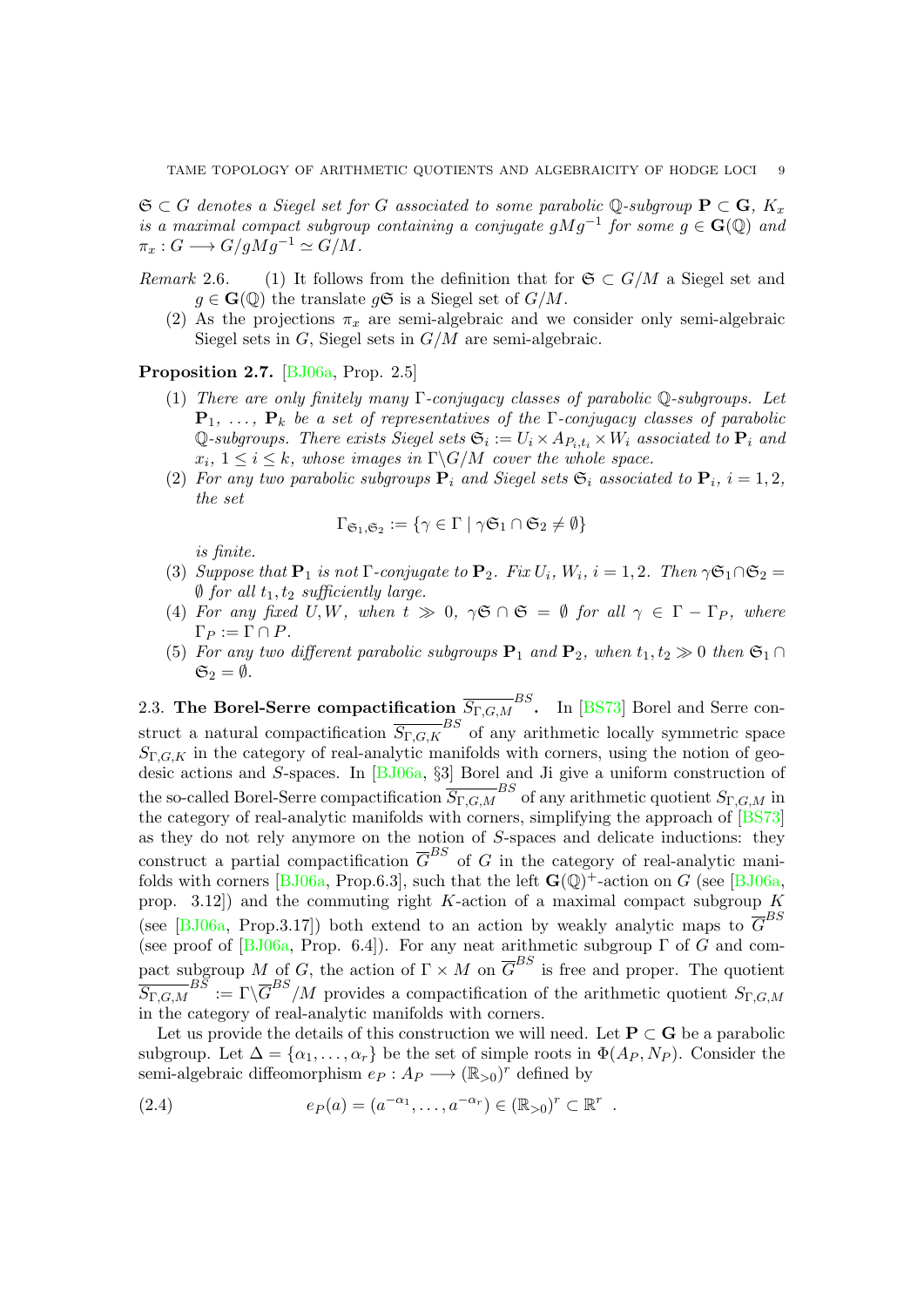Let  $\overline{A_P} = [0, \infty)^r \subset \mathbb{R}^r$  be the closure of  $e_P(A_P)$  in  $\mathbb{R}^r$ . We denote by  $\overline{A_{P,t}} \subset \overline{A_P}$  the closure of  $e_P (A_{P_t}).$ 

Let

$$
\overline{G}^{BS} = G \cup \coprod_{\mathbf{P} \subset \mathbf{G}} (N_P \times (M_P K))
$$

be the Borel-Serre partial compactification of G constructed in  $[BJ06a, \S3.2]$ . The topology on  $\overline{G}^{BS}$  is such that an unbounded sequence  $(y_j)_{j\in\mathbb{N}}$  in G converges to a point  $(n, m) \in N_P \times (M_P K)$  if and only if, in terms of the horospherical decomposition  $G = N_P \times A_P \times (M_P K), y_j = (n_j, a_j, m_j)$  with  $n_j \in N_P, a_j \in A_P, m_j \in M_P K$ , and the components  $n_j$ ,  $a_j$  and  $m_j$  satisfy the conditions:

1) For any  $\alpha \in \Phi(A_P, N_P), (a_j)^{\alpha} \longrightarrow +\infty$ ,

2)  $n_j \longrightarrow n$  in  $N_P$  and  $m_j \longrightarrow m$  in  $M_P K$ .

We refer to [\[BJ06a,](#page-20-11) p274-275] for the precise description of the similar glueing between  $N_P \times (M_P K)$  and  $N_Q \times (M_Q K)$  for two different parabolic subgroups  $P \subset Q$ . Then:

**Proposition 2.8.** [\[BJ06a,](#page-20-11) Prop.3.3] The embedding  $N_P \times A_P \times (M_P K) = G \subset \overline{G}^{BS}$ extends naturally to an embedding  $N_P \times \overline{A_P} \times (M_P K) \hookrightarrow \overline{G}^{BS}$ .

We denote by  $G(P)$  the image of  $N_P \times \overline{A_P} \times (M_P K)$  under this embedding. It is called the corner associated with **P**. As explained in [\[BJ06a,](#page-20-11) Prop. 6.3]  $\overline{G}^{BS}$  has the structure of a real-analytic manifold with corners, a system of real analytic neighbourhood of a point  $(n, m) \in N_P \times (M_P K)$  being given by the  $\overline{\mathfrak{S}_{U,t,W}} := U \times \overline{A_{P,t}} \times W$ , for U a neighborhood of n in N<sub>P</sub>, W a neighborhood of m in M<sub>P</sub>K and  $t > 0$ , see [\[BJ06a,](#page-20-11) Lemma 3.10, Prop. 6.1 and Prop. 6.3]. As the right action of any compact subgroup M of K on G extends to a proper real analytic action on  $\overline{G}^{BS}$ , the quotient  $\overline{G}^{BS}/M$  is a partial compactification of  $G/M$  in the category of real-analytic manifolds with corners.

The left  $\mathbf{G}(\mathbb{Q})$ -multiplication on G extends to a real analytic action on  $\overline{G}^{BS}/M$ : see [\[BJ06a,](#page-20-11) Prop. 3.12] for the extension to a continous action and the proof of [\[BJ06a,](#page-20-11) Prop. 6.4] for the proof that the extended action is real analytic. The restriction of this extended action to a neat  $\Gamma$  is free and properly discontinuous (see [\[BJ06a,](#page-20-11) Prop. 3.13 and Prop. 6.4]). Then  $\overline{S_{\Gamma,G,M}}^{BS} := \Gamma \backslash \overline{G}^{BS}/M$  is a compact real analytic manifold with corners compactifying  $S_{\Gamma,G,M}$ . We denote by  $\overline{\pi} : \overline{G}^{BS}/M \longrightarrow \overline{S_{\Gamma,G,M}}^{BS}$  the extension of  $\pi$ .

### 3. Proof of [Theorem 1.1](#page-2-0)

## <span id="page-9-0"></span>3.1. Proof of Theorem  $1.1(1)$ .

By [Proposition 2.7\(](#page-8-0)1) there exist finitely many  $P_1, \ldots, P_k$  parabolic subgroups of G and Siegel sets  $\mathfrak{S}_i := U_i \times A_{P_i,t_i} \times W_i$ ,  $1 \leq i \leq k$ , with  $U_i$ ,  $W_i$  compact semi-algebraic subsets of  $N_{P_i}$  and  $M_{P_i} K/M$  respectively, whose images  $V_i := \pi(\mathfrak{S}_i)$ ,  $1 \leq i \leq k$  cover  $S_{\Gamma,G,M}$ . The real analytic manifold  $S_{\Gamma,G,M}$  can thus be obtained as the quotient of  $\prod_{i=1}^k \mathfrak{S}_i$  by the étale equivalence relation  $E$  defined by

$$
x_1 \in \mathfrak{S}_{i_1} \sim_E x_2 \in \mathfrak{S}_{i_2} \iff \exists \gamma \in \Gamma \mid \gamma x_1 = x_2 .
$$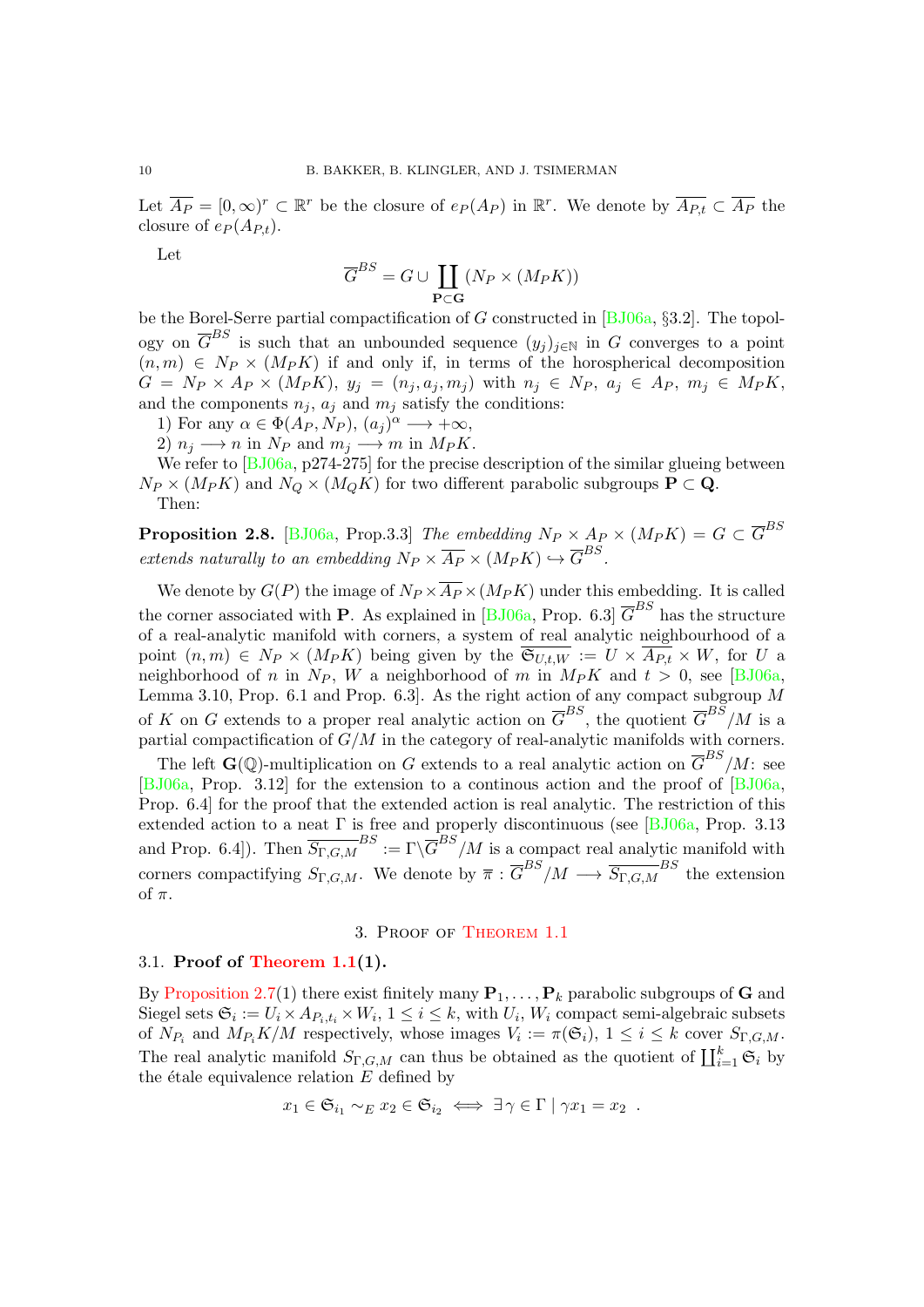The  $V_i$ 's,  $1 \leq i \leq k$ , provide a cover of  $S_{\Gamma,G,M}$  by open real-analytic charts.

For  $1 \leq i \leq k$  let  $\text{cl}(\mathfrak{S}_i)$  denotes the topological closure of  $\mathfrak{S}_i$  in  $G/M$ . The quotient  $S_{\Gamma,G,M}$  also identifies with the quotient of  $\prod_{i=1}^k \text{cl}(\mathfrak{S}_i)$  by the same equivalence relation  $\sim_E$ . As each  $\mathfrak{S}_i$ ,  $1 \leq i \leq k$ , is semi-algebraic, their closure cl( $F_i$ ) too, hence the set  $\coprod_{i=1}^k$  cl( $\mathfrak{S}_i$ ) is  $\mathbb{R}_{\text{alg}}$ -definable. As the action of  $\Gamma$  is real-algebraic on G, the equivalence relation  $\sim_E$  on  $\coprod_{i=1}^k$  cl( $\mathfrak{S}_i$ ) is R<sub>alg-</sub>definably proper by [Propo](#page-8-0)[sition 2.7\(](#page-8-0)2) in the sense of [\[VDD98,](#page-21-17) (2.13) p.166]. By [\[VDD98,](#page-21-17) (2.15) p.166] the quotient  $S_{\Gamma,G,M} = (\coprod_{i=1}^k \text{cl}(\mathfrak{S}_i))/\sim_E \mathfrak{g}$  is naturally an  $\mathbb{R}_{\text{alg}}$ -definable manifold: each  $\text{cl}(V_i) := \pi(\text{cl}(\mathcal{F}_i))$  is  $\mathbb{R}_{\text{alg}}$ -definable and the restriction  $\pi_i : \text{cl}(\mathfrak{S}_i) \longrightarrow \text{cl}(V_i)$  of  $\pi$  to  $\mathfrak{S}_i$ is  $\mathbb{R}_{\text{alg}}$ -definable. As each  $\mathfrak{S}_i$  is semi-algebraic, it follows that  $V_i := \pi_i(\mathfrak{S}_i)$ ,  $1 \leq i \leq k$ , is semi-algebraic and the  $V_i$ 's,  $1 \leq i \leq k$ , form an explicit finite open atlas of the  $\mathbb{R}_{\text{ale}}$ -definable manifold  $S_{\Gamma,G,M}$ .

Let  $\mathfrak{S} \subset G/M$  be any Siegel set. By [Proposition 2.7\(](#page-8-0)1) there exists  $\gamma \in \Gamma$  such that  $\gamma$ **G** is associated to one of the parabolics  $P_i$  for some  $1 \leq i \leq k$ . Replacing  $\mathfrak{S}_i$  by a bigger Siegel set for  $P_i$  if necessary in the previous construction, we can assume without loss of generality that  $\gamma \mathfrak{S}$  is contained in  $\mathfrak{S}_i$ . Hence  $\pi_{|\mathfrak{S}} : \mathfrak{S} \longrightarrow S_{\Gamma,G,M}$  coincide with the composite

$$
\mathfrak{S} \xrightarrow{\gamma} \gamma \mathfrak{S} \hookrightarrow \mathfrak{S}_i \xrightarrow{\pi_i} S_{\Gamma,G,M}
$$

hence is  $\mathbb{R}_{\text{alg}}$ -definable.

With the notations above, the set  $\mathcal{F} := \cup_{i=1}^k \mathfrak{S}_i \subset G/M$  is a semi-algebraic fundamental set for the action of  $\Gamma$  on  $G/M$ . As each  $\pi_i : \mathfrak{S}_i \longrightarrow S_{\Gamma,G,M}$  is  $\mathbb{R}_{\text{alg}}$ -definable, it follows that  $\pi_{\mathcal{F}} : \mathcal{F} \longrightarrow S_{\Gamma,G,M}$  is  $\mathbb{R}_{\text{alg}}$ -definable.

By [Proposition A.2](#page-19-0) the compact real analytic manifold with corners  $\overline{S_{\Gamma,G,M}}^{BS}$  admits a natural structure of  $\mathbb{R}_{\text{an}}$ -definable manifold with corner. Explicitly: the images  $\overline{V_i}$  :=  $\overline{\pi}(\overline{\mathfrak{S}_i}) \text{ of } \overline{\mathfrak{S}_i} := U_i \times \overline{A_{P_i,t_i}} \times W_i \subset \overline{\mathbf{G}}^{BS}, 1 \leq i \leq k, \text{cover } \overline{S_{\Gamma,G,M}}^{BS} \text{ and form a finite atlas}$ of the  $\mathbb{R}_{\text{an}}$ -definable manifold with corners  $\overline{S_{\Gamma,G,M}}^{BS}$ . Let us show that the  $\mathbb{R}_{\text{an}}$ -definable manifold structure on  $S_{\Gamma,G,M}$  obtained by restriction of this structure of  $\mathbb{R}_{\text{an}}$ -definable manifold with corner on  $\overline{S_{\Gamma,G,M}}^{BS}$  coincide with the  $\mathbb{R}_{\text{an}}$ -definable manifold structure extending the  $\mathbb{R}_{\text{alg}}$ -definable manifold structure on  $S_{\Gamma,G,M}$  we just constructed. We are reduced to showing that for each  $i, 1 \leq i \leq k$ , the map  $\mathfrak{S}_i \stackrel{\pi_i}{\longrightarrow} V_i \hookrightarrow \overline{V_i}$  is  $\mathbb{R}_{\text{an}}$ -definable. It factorises as

$$
\mathfrak{S}_{i} \xrightarrow{1_{U_i} \times e_{P_i} \times 1_{W_i}} \overline{\mathfrak{S}_{i}} \xrightarrow{\overline{\pi_i}} \overline{V_i} \quad .
$$

On the one hand, it follows from the definition  $(2.4)$  of  $e_{P_i}: A_{P_i,t_i} \longrightarrow \overline{A_{P_i,t_i}} \subset \mathbb{R}^{r_i}$ that  $e_{P_i}$ , hence also  $1_{U_i} \times e_{P_i} \times 1_{W_i}$ , is semi-algebraic. On the other hand, the map  $\overline{\pi_i}: U_i \times \overline{A_{P_i,t_i}} \times W_i \longrightarrow \overline{V_i}$  is a real analytic map between compact sets, hence is  $\mathbb{R}_{\text{an}}$ -definable. This concludes the proof that  $\pi_{|\mathfrak{S}} : \mathfrak{S} \longrightarrow S_{\Gamma,G,M}$  is  $\mathbb{R}_{\text{an}}$ -definable. This concludes the proof of [Theorem 1.1\(](#page-2-0)1).

*Remark* 3.1. Although the  $\overline{\mathfrak{S}_i}$ ,  $1 \leq i \leq k$ , are semi-algebraic, it is not true in general that  $\overline{S_{\Gamma,G,M}}^{BS}$  admits a natural structure of  $\mathbb{R}_{\text{alg}}$ -definable manifolds with corners: if  $P \subset Q$  are two parabolics of G it follows from the proof of [\[BJ06a,](#page-20-11) Prop. 6.2] that the inclusion of the corner  $G(Q) \subset G(P)$  is real-analytic but not semi-algebraic in general.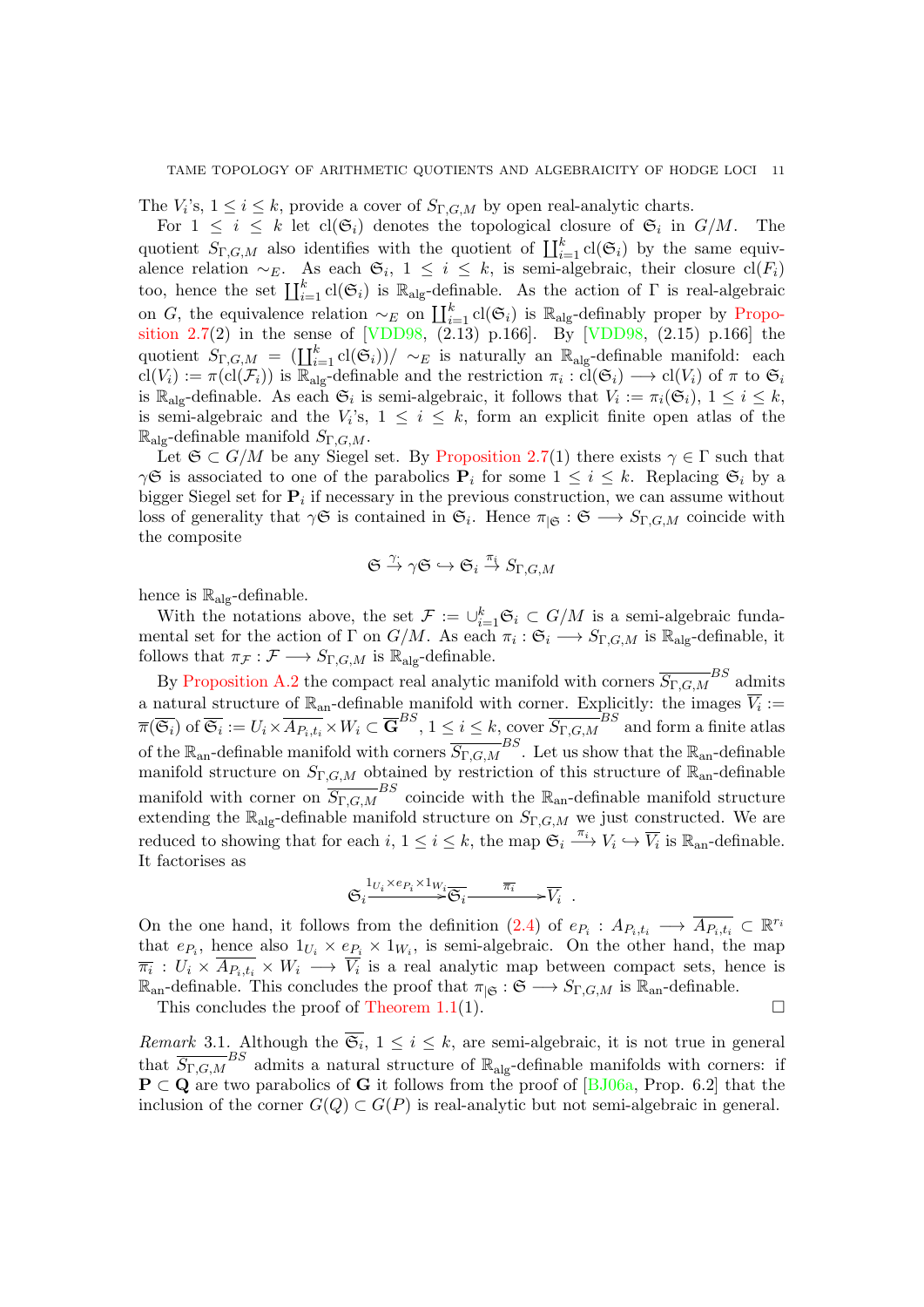### 3.2. Morphisms of arithmetic quotients are definable: proof of Theorem  $1.1(2)$ .

Notice that the statement of [Theorem 1.1\(](#page-2-0)2) is non-trivial even in  $\mathbb{R}_{an}$ . For instance in the case where  $f : G' \longrightarrow G$  is a strict inclusion the morphism f does not usually extend to a real analytic morphism (or even a continuous one)  $\overline{f}$  between the Borel-Serre compactifications (in other words the Borel-Serre compactification is not functorial). The problem is that two parabolic subgroups  $P_i \subset G$ ,  $i = 1, 2$ , can be non conjugate under  $\Gamma$  while their intersections  $P_i \cap G'$  are  $\Gamma'$ -conjugate parabolic subgroups of  $G'$ . However [Theorem 1.1\(](#page-2-0)2) will follow from a finiteness result for Siegel sets due to Orr (see [Theorem 3.2\)](#page-11-0).

First, we claim that for  $q \in \mathbf{G}(\mathbb{Q})$  the morphism of arithmetic quotients  $(\text{Int}(q), q)$ :  $S_{g^{-1}\Gamma g,G,M} \longrightarrow S_{\Gamma,G,M}$  (the left multiplication by g) is  $\mathbb{R}_{\text{alg}}$ -definable: this follows immediately from [Remark 2.6\(](#page-8-2)1).

Let  $(f,g) : S_{\Gamma',G',M'} \longrightarrow S_{\Gamma,G,M}$  be a general morphism of arithmetic quotients. As  $(f,g) = (\text{Int}(g^{-1}) \circ f, 1) \circ (\text{Int}(g), g)$  we are reduced to considering morphism of arithmetic quotients  $f := (f, 1) : S_{\Gamma', G', M'} \longrightarrow S_{\Gamma, G, M}$  deduced from a morphism  $f : G' \longrightarrow G$  of semi-simple linear algebraic  $\mathbb{Q}$ -group such that  $f(M') \subset M$  and  $f(\Gamma') \subset \Gamma$ .

Let  $(V'_i)_{1\leq i\leq k}$  be an  $\mathbb{R}_{\text{alg}}$ -atlas for  $S_{\Gamma',G',M'}$  as in [Section 3.1.](#page-9-0) Showing that  $f$ :  $S_{\Gamma',G',M'} \longrightarrow \overline{S}_{\Gamma,G,M}$  is  $\mathbb{R}_{\text{alg}}$ -definable is equivalent to showing that for each  $i, 1 \leq i \leq k$ , the restriction  $f: V_i' \longrightarrow \widetilde{S}_{\Gamma,G,M}$  is  $\mathbb{R}_{\text{alg}}$ -definable. As the diagram

<span id="page-11-1"></span>
$$
\mathfrak{S}'_i := U'_i \times A'_{P'_i, t'_i} \times W'_i \xrightarrow{f} G
$$
\n
$$
\pi'_i \downarrow \qquad \qquad \downarrow \pi
$$
\n
$$
V'_i \xrightarrow{f} S_{\Gamma, G, M}
$$

is commutative, it is enough to show that the composite

$$
(3.1) \t\t \mathfrak{S}'_i \xrightarrow{f} G \xrightarrow{\pi} S_{\Gamma,G,M}
$$

is  $\mathbb{R}_{\text{alg}}$ -definable.

The case where  $G' = G$  is clear from [Theorem 1.1\(](#page-2-0)1) (notice that in that case Goresky and MacPherson show in  $[GM03, \text{ Lemma } 6.3]$  (and its proof) that f extends uniquely to a real analytic morphism  $\overline{f}: \overline{S_{\Gamma',G',M'}}^{BS} \longrightarrow \overline{S_{\Gamma,G,M}}^{BS}$ .

Suppose that  $f: G' \longrightarrow G$  is surjective. Without loss of generality we can assume that G, and then G', are adjoint. Then  $G' = G \times H$ ,  $S_{\Gamma', G', M'} = S_{\Gamma' \cap G, G, M' \cap G}$  $S_{\Gamma'\cap H,H,M'\cap H}$ , the map f coincides with the projection onto the first factor (this projection is obviously  $\mathbb{R}_{\text{alg}}$ -definable) composed with the morphism of arithmetic quotients  $i: S_{\Gamma'\cap G,G,M'\cap G}\longrightarrow S_{\Gamma,G,M}$ , which is  $\mathbb{R}_{\text{alg}}$ -definable from the case  $G' = G$ . This proves [Theorem 1.1\(](#page-2-0)2) when  $f: G' \longrightarrow G$  is surjective.

We are thus reduced to proving [Theorem 1.1\(](#page-2-0)2) in the case where  $f : G' \longrightarrow G$  is a strict inclusion. We use the following:

<span id="page-11-0"></span>**Theorem 3.2.** ([\[O17,](#page-21-19) Theor.1.2]) Let **G** and **H** be reductive linear Q-algebraic groups, with  $H \subset G$ . Let  $\mathfrak{S}_H := U_H \times A_{P_H,t} \times W_H \subset \mathbf{H}(\mathbb{R})$  be a Siegel set for  $\mathbf{H}$ .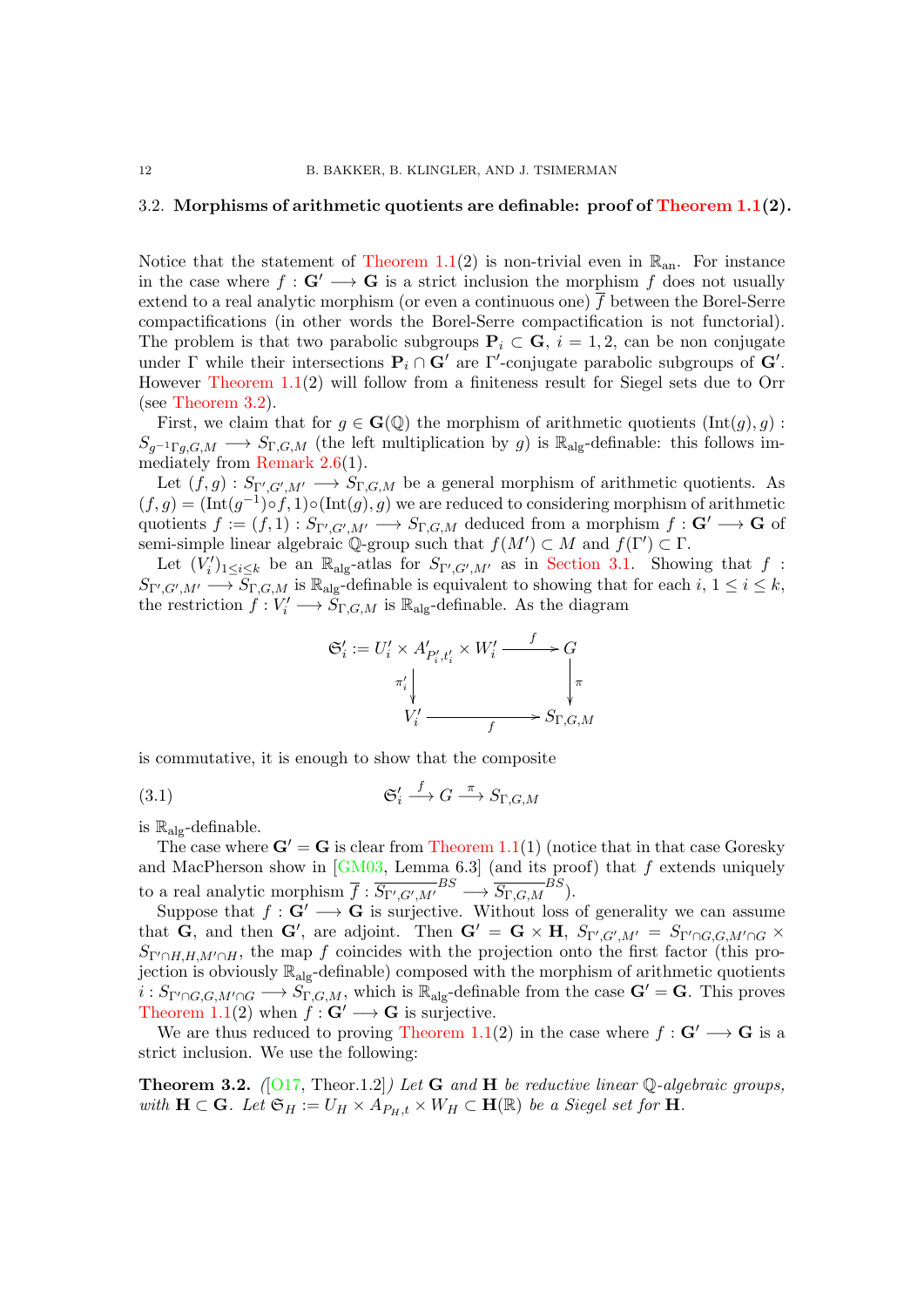Then there exists a finite set  $C \subset \mathbf{G}(\mathbb{Q})$  and a Siegel set  $\mathfrak{S} := U \times A_{P,t} \times W \subset \mathbf{G}(\mathbb{R})$ such that  $\mathfrak{S}_H \subset C \cdot \mathfrak{S}$ .

Applying this result to  $G' \subset G$  and the Siegel set  $\mathfrak{S}'_i$  of  $G'$ , there exists a finite set  $C_i \subset \mathbf{G}(\overline{\mathbb{Q}})$  and a Siegel set  $\mathfrak{S}_i := U_i \times A_{P_i,t_i} \times W_i$  such that the composition  $(3.1)$ factorizes as

(3.2) 
$$
\mathfrak{S}'_i \longrightarrow C_i \cdot \mathfrak{S}_i \stackrel{\pi}{\longrightarrow} S_{\Gamma,G,M} .
$$

The inclusion  $\mathfrak{S}'_i \longrightarrow C_i \cdot \mathfrak{S}_i$  is semi-algebraic. The map  $C_i \cdot \mathfrak{S}_i \stackrel{\pi}{\longrightarrow} S_{\Gamma,G,M}$  is  $\mathbb{R}_{\text{alg}}$ definable by [Theorem 1.1\(](#page-2-0)1).

This finishes the proof of [Theorem 1.1\(](#page-2-0)2).  $\Box$ 

#### 4. Definability of the period map

4.1. Reduction of [Theorem 1.3](#page-4-0) to a local statement. In the situation of [Theo](#page-4-0)[rem 1.3,](#page-4-0) let  $S \subset \overline{S}$  be a smooth compactification such that  $\overline{S} - S$  is a normal crossing divisor. Let  $(\overline{S_i})_{1 \leq i \leq m}$  be a finite open cover of  $\overline{S}$  such that the pair  $(\overline{S_i}, S_i := S \cap \overline{S_i})$ is biholomorphic to  $(\Delta^n, (\Delta^*)^{r_i} \times \Delta^{l_i=n-r_i})$ . To show that the period map  $\Phi_S : S \longrightarrow$  $\text{Hod}^0(S, \mathbb{V}) = S_{\Gamma, G, M}$  is  $\mathbb{R}_{\text{an,exp}}$ -definable, it is enough to show that for each  $i, 1 \leq i \leq m$ , the restricted period map

(4.1) 
$$
\Phi_{S|S_i}: S_i = (\Delta^*)^{r_i} \times \Delta^{l_i} \longrightarrow S_{\Gamma,G,M}
$$

is  $\mathbb{R}_{an,exp}$ -definable. Without loss of generality we can assume that  $r_i = n$  and  $l_i = 0$  by allowing some factors with trivial monodromies. Finally we are reduced to proving:

<span id="page-12-0"></span>**Theorem 4.1.** Let  $\mathbb{V}$  be a polarized variation of pure Hodge structures of weight k over the punctured polydisk  $(\Delta^*)^n$ , with period map  $\Phi : (\Delta^*)^n \longrightarrow S_{\Gamma,G,M}$ . Then  $\Phi$  is  $\mathbb{R}_{an,exp}$ -definable.

## 4.2. Proof of [Theorem 4.1](#page-12-0) assuming [Theorem 1.5.](#page-4-1)

Let us fix  $x_0$  a basepoint in  $(\Delta^*)^n$ . We denote by  $V_{\mathbb{Z}}$  the fiber  $\mathbb{V}_{x_0}$  of  $\mathbb{V}$  at  $x_0$  (modulo torsion) and  $V_{\mathbb{Q}} = V_{\mathbb{Z}} \otimes_{\mathbb{Z}} \mathbb{Q}$ . We further denote by  $Q_{\mathbb{Z}}$  the polarization form on  $V_{\mathbb{Z}}$ , and  $Q_{\mathbb{C}}$  its  $\mathbb{C}\text{-linear extension to }V_{\mathbb{C}}$ .

It follows from Borel's monodromy theorem  $[Sc73, Lemma (4.5)]$  that the monodromy transformation  $T_i \in \mathbf{G}(\mathbb{Z}) \subset \mathbf{GL}(V_{\mathbb{Z}}), 1 \leq i \leq n$ , of the local system  $\mathbb{V}$ , corresponding to counterclockwise simple circuits around the various punctures, are quasi-unipotent. Replacing  $(\Delta^*)^n$  by a finite étale cover if necessary we can assume without loss of generality that all the  $T_i$ 's are unipotent. Let  $N_i \in \mathfrak{g}_{\mathbb{Q}}$ ,  $1 \leq i \leq n$ , be the logarithm of  $T_i$ ; this is a nilpotent element in the (rational) Lie algebra  $\mathfrak{g}_{\mathbb{O}}$  of **G**.

Let  $\mathfrak{H}$  denote the Poincaré upper-half plane and  $e(\cdot) := \exp(2\pi i \cdot) : \mathfrak{H} \longrightarrow \Delta^*$  the uniformizing map of  $\Delta^*$ . Let  $\mathfrak{S}_{\mathfrak{H}} \subset \mathfrak{H}$  be the usual Siegel fundamental set  $\{(x, y) \in$  $\mathfrak{H} \mid 0 < x < 1, \ 1 < y$ . Consider the commutative diagram

$$
\mathfrak{S}_{\mathfrak{H}}^n \subset \mathfrak{H}^n \xrightarrow{\tilde{\Phi}} D = G/M
$$

$$
p = e(\cdot)^n \downarrow \qquad \qquad \downarrow \pi
$$

$$
(\Delta^*)^n \xrightarrow{\Phi} S_{\Gamma,G,M} ,
$$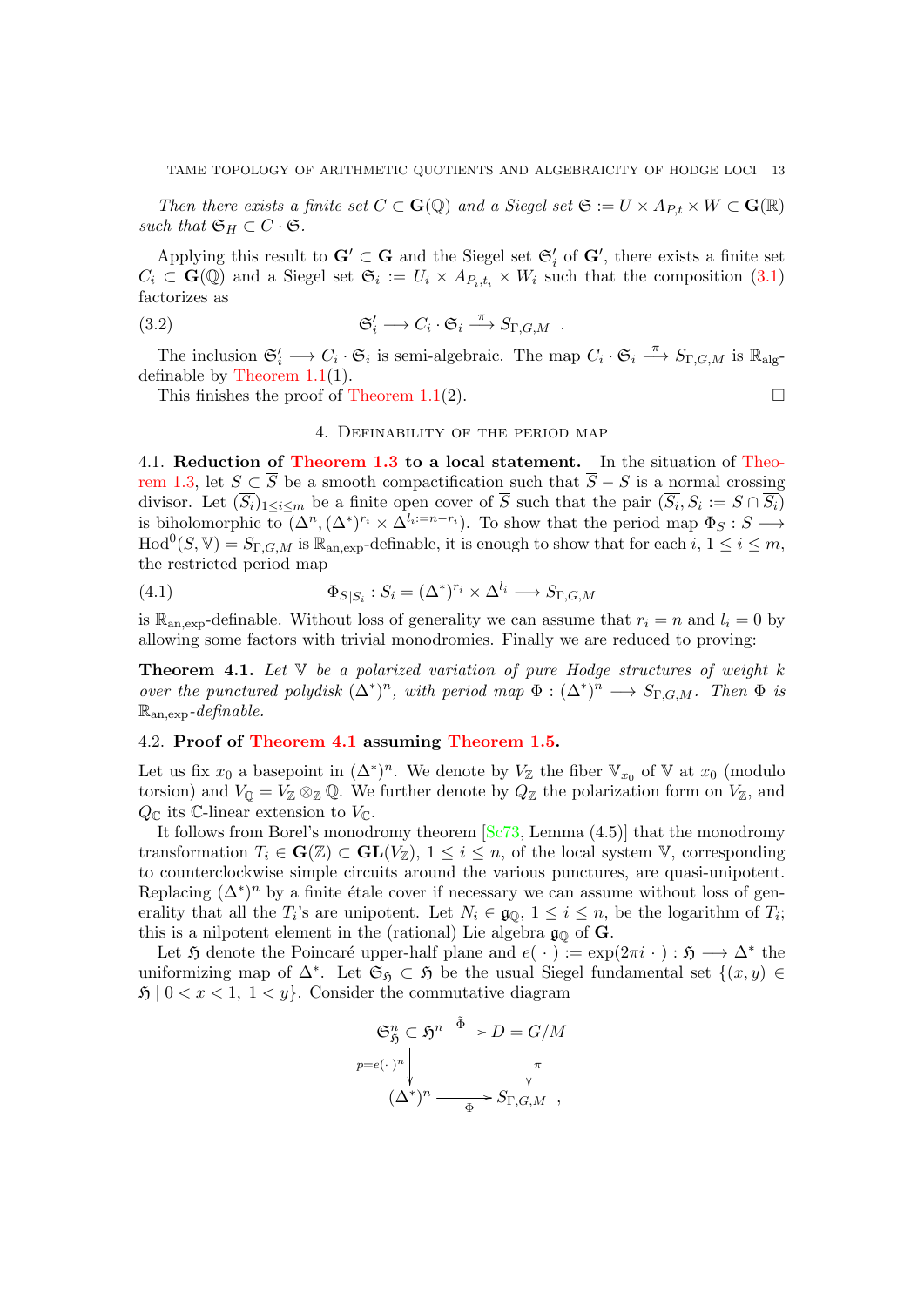where  $\tilde{\Phi}$  is the lifting of  $\Phi$  to the universal cover. As the restriction  $\exp(2\pi i \cdot )_{|\mathfrak{S}_{\mathfrak{H}}}$  is  $\mathbb{R}_{\text{an,exp}}$ -definable, the map  $p_{|\mathfrak{S}_{\mathfrak{H}}^n} : \mathfrak{S}_{\mathfrak{H}}^n \longrightarrow (\Delta^*)^n$  is  $\mathbb{R}_{\text{an,exp}}$ -definable. We are reduced to

proving that the composition  $\mathfrak{S}_{\mathfrak{H}}^n \stackrel{\tilde{\Phi}}{\longrightarrow} G/M \stackrel{\pi}{\longrightarrow} S_{\Gamma,G,M}$  is  $\mathbb{R}_{\text{an,exp}}$ -definable.

<span id="page-13-0"></span>**Lemma 4.2.** The map  $\tilde{\Phi}: \mathfrak{S}_{\mathfrak{H}}^n \longrightarrow G/M$  is  $\mathbb{R}_{\text{an,exp}}$ -definable.

*Proof.* The nilpotent orbit theorem  $\left[Sc73, (4.12)\right]$  states that (after maybe shrinking the polydisk) the map  $\tilde{\Phi}: \mathfrak{S}_{\mathfrak{H}}^n \longrightarrow G/M$  is of the form

$$
\tilde{\Phi}(z) = \exp\left(\sum_{j=1}^{n} z_j N_j\right) \cdot \Psi(p(z))
$$

for  $\Psi : \Delta^n \longrightarrow \check{D}$  a holomorphic map and  $\check{D} \supset D$  the compact dual of D. The map  $\Psi$  is the restriction to a relatively compact set of a real analytic map. As  $p_{\mid \mathfrak{S}_{\mathfrak{H}}^n} : \mathfrak{S}_{\mathfrak{H}}^n \longrightarrow \Delta^n$ is  $\mathbb{R}_{\text{an,exp}}$ -definable, it follows that  $(z \mapsto \Psi(p(z))$  is  $\mathbb{R}_{\text{an,exp}}$ -definable.

The action of  $\mathbf{G}(\mathbb{C})$  on the compact dual  $\dot{D}$  is algebraic, hence  $\mathbb{R}_{\text{an,exp}}$ -definable; D is a semi-algebraic subset of  $\tilde{D}$  and  $\exp(\sum_{j=1}^n z_j N_j)$  is a polynomial in the  $z_j$ 's as the  $N_j$ 's are nilpotent.

Hence the result.  $\Box$ 

*Remark* 4.3. Notice that [Lemma 4.2](#page-13-0) appears also in  $\left[\text{BaT17}, \text{Lemma 3.1}\right]$ .

It moreover follows from [Theorem 1.5,](#page-4-1) proven below, that there exist finitely many Siegel sets  $\mathfrak{S}_i$   $(i \in I)$  for  $G/M$  such that  $\tilde{\Phi}(\mathfrak{S}_{\mathfrak{H}}^n) \subset \bigcup_{i \in I} \mathfrak{S}_i$ . As  $\pi_{|\mathfrak{S}_i} : \mathfrak{S}_i \longrightarrow S_{\Gamma,G,M}$ ,  $i \in I$ , is  $\mathbb{R}_{\text{an}}$ -definable by [Theorem 1.1\(](#page-2-0)2), and the set I is finite, we deduce from [Lemma 4.2](#page-13-0) that  $\pi \circ \tilde{\Phi}: \mathfrak{S}_{\mathfrak{H}}^n \longrightarrow S_{\Gamma,G,M}$  is  $\mathbb{R}_{\text{an,exp}}$ -definable. This concludes the proof of [Theorem 4.1,](#page-12-0) hence of [Theorem 1.3,](#page-4-0) assuming [Theorem 1.5.](#page-4-1)

4.3. Roughly polynomial functions. Before the proof of [Theorem 1.5](#page-4-1) we discuss a class of functions with the same asymptotics as the Hodge form.

**Definition 4.4.** Let  $\Sigma_n \subset \mathfrak{S}_{\mathfrak{H}}^n$  be the region  $0 < x_i < 1$  and  $y_1 \geq \cdots \geq y_n > 1$ for  $x_i = \text{Re } z_i$  and  $y_i = \text{Im } z_i$ . Let  $\mathcal O$  be the ring of real restricted analytic functions on  $\Delta^n$  pulled back to  $\Sigma_n$  via  $p : \mathfrak{H}^n \to (\Delta^*)^n$ ,  $\mathcal{O}[x, y, y^{-1}]$  the ring of polynomials in  $x_1, \ldots, x_n, y_1, \ldots, y_n, y_1^{-1}, \ldots, y_n^{-1}$  with coefficients in  $\mathcal{O}$ , and  $\mathcal{O}(x, y)$  its fraction field. By a monomial we mean an element of  $\mathcal{O}[x,y,y^{-1}]$  of the form  $y_1^{s_1} \cdots y_n^{s_n}$  for integers  $s_i \in$ **Z**. We say a function  $f \in \mathcal{O}(x, y)$  is roughly monomial if it is within a multiplicatively bounded constant of a monomial on  $\Sigma_n$ . We say that  $f \in \mathcal{O}(x, y)$  is roughly polynomial if it is of the form  $\frac{g}{h}$  where  $g \in \mathcal{O}[x, y, y^{-1}]$  and h is roughly monomial. Note that roughly polynomial functions form a ring which we denote  $\mathcal{T}_n$ .

<span id="page-13-1"></span>In the following we write  $f \ll g$  to mean  $f < Cg$  for a constant  $C > 0$  and  $f \sim g$  to mean  $f \ll g$  and  $g \ll f$ . Thus,  $f \in \mathcal{O}(x, y)$  is roughly monomial if  $f \sim y_1^{s_1} \cdots y_n^{s_n}$ . The next lemma will allow us to understand the asymptotics of roughly polynomial functions by restricting to curves.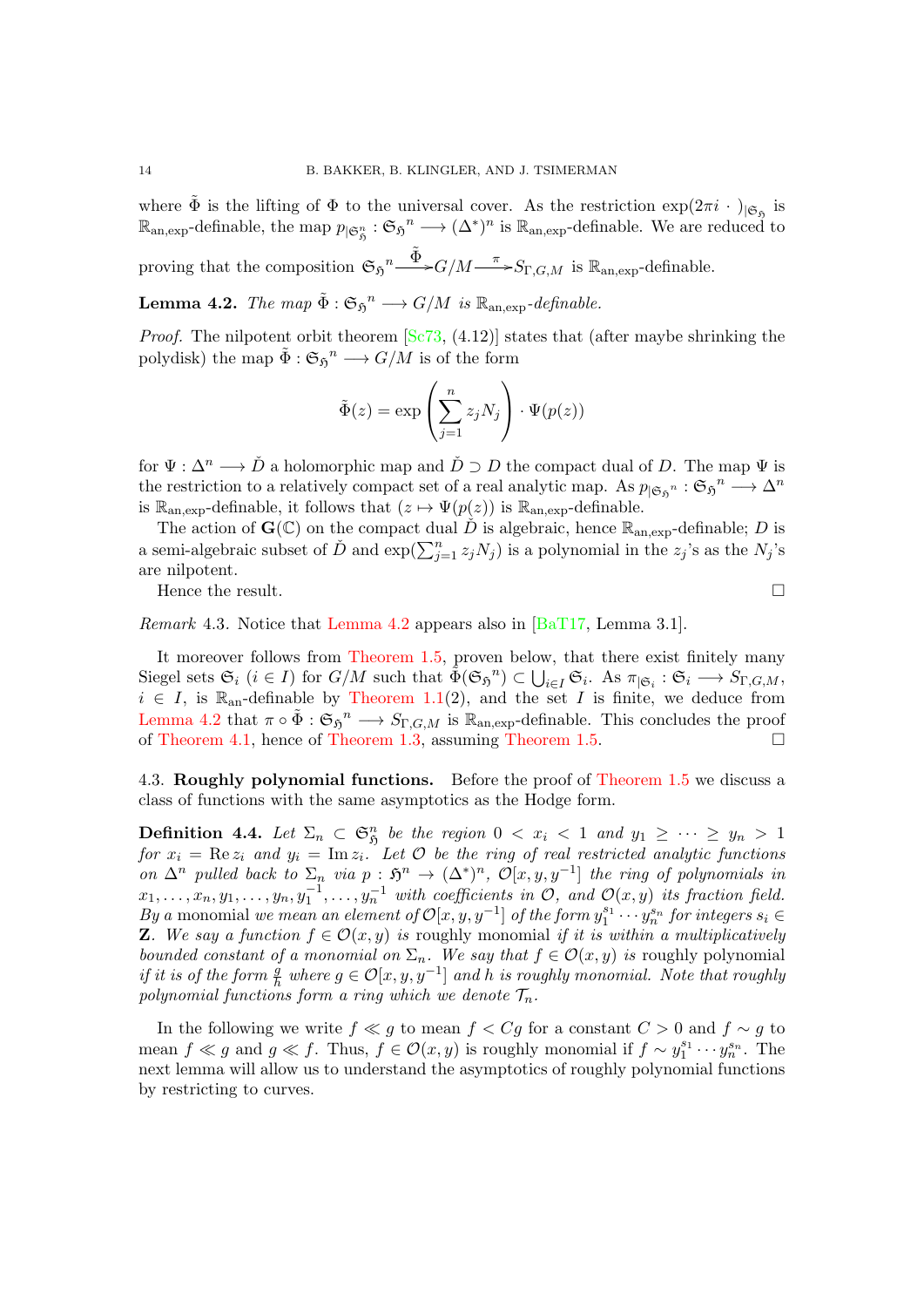**Lemma 4.5.** Let  $f, g \in \mathcal{O}(x, y)$  with f roughly polynomial and g roughly monomial. Assume that  $|f| \ll |g|$  when restricted to any set of the form

 $\Sigma_n \cap \{ \alpha_1 z_1 + \beta_1 = \alpha_2 z_2 + \beta_2 = \cdots = \alpha_{n_0} z_{n_0} + \beta_{n_0}, z_{n_0+1} = \zeta_{n_0+1}, \ldots, z_n = \zeta_n \}$ for some  $1 \leq n_0 \leq n$ ,  $\zeta_{n_0+1}, \ldots, \zeta_n \in \mathfrak{H}$ ,  $\alpha_1, \ldots, \alpha_{n_0} \in \mathbb{Q}_+^{n_0}$ , and  $\beta_1, \ldots, \beta_{n_0} \in \mathbb{R}$ . Then  $|f| \ll |g|$  on all of  $\Sigma_n$ .

*Proof.* By clearing denominators it is clearly sufficient to handle the case where  $q$  is a monomial, and in fact where  $g = 1$  since  $y_i$  is a unit in  $\mathcal{O}[x, y, y^{-1}]$ . We proceed by induction on n, with the case  $n = 1$  being immediate from the assumptions. Separating out the powers of  $x_1$  and  $y_1$  we may write  $f = \sum_j a_j x_1^{j_1} y_1^{j_2}$ , where the sum is over finitely many pairs  $j = (j_1, j_2)$  in  $\mathbb{Z}^2$ . Now, the  $a_j$  are real analytic functions in  $t_1 := e(z_1), x_2, y_2, y_2^{-1}, t_2 := e(z_2), \ldots, x_n, y_n, y_n^{-1}, t_n := e(z_n)$  up to an error on  $\Sigma_n$  of  $O(y_1^A e^{-2\pi y_1})$  for some positive  $A > 0$ . Since this decays faster than any monomial, we may restrict to the case where the  $a_i$  are independant of  $t_1$ .

The lemma will follow immediately once we prove the following claim:

**Claim:** For each j we have that  $|a_j|y_1^{j_2} \ll 1$  on  $\Sigma_n$ .

First, we claim that all the powers  $j_2$  of  $y_1$  in f are non-positive. If this is not the case, we can fix the other variables at a point where the coefficient of a positive power of  $y_1$  is non-zero, and get a contradiction as  $y_1 \rightarrow \infty$ .

Now, since the powers of  $y_1$  are non-positive and  $y_1 \ge y_2$ , it is sufficient to prove the claim when we restrict to  $y_1 = Cy_2$  for any  $C > 0$ . Consider for each positive integer m and real number c the function  $f_{m,c}$  which we obtain from f by setting  $z_1 = mz_2 + c$ . Note that the assumptions of the lemma still apply to  $f_{m,c}$ , and it follows by induction on n that  $f_{m,c} \ll 1$  on all of  $\Sigma_{n-1}$  (taken with respect to the ordered coordinates  $z_2, \ldots, z_n$ ). Thus, we have that  $\sum_j a_j (m x_2 + c)^{j_1} (m y_2)^{j_2} \ll 1$  on all of  $\Sigma_{n-1}$ .

Let  $j_{\text{max}} = (r_1, r_2)$  be the lexicographically maximal j that occurs among all j with  $a_j \neq 0$ . Let  $F_m := \frac{1}{r_1!} \sum_{i=0}^{r_1} {r_1 \choose i} (-1)^i f_{m,i}$ . Note that  $F_m \ll 1$  on  $\Sigma_{n-1}$  and also that  $F_m = \sum_{j=(r_1,j_2)} a_j m^{j_2} y_2^{j_2}$ . By taking a finite (constant) linear combination of the  $F_m$ with distinct values of m we may isolate the  $a_{j_{\text{max}}}y_2^{r_2}$  term, from which it follows that  $a_{j_{\text{max}}}y_2^{r_2} \ll 1$ , thus proving the claim for this monomial. Subtracting it off and proceeding inductively, the claim follows.

 $\Box$ 

4.4. The Hodge form is roughly polynomial. For  $u, v \in V_{\mathbb{C}}$  we denote by  $h(u, v)$ :  $\Sigma_n \to \mathbb{C}$  the function mapping  $z \in \Sigma_n$  to the Hodge form  $h_z(u, v) := Q_{\mathbb{C}}(C_zu, v)$  of u and v at  $\tilde{\Phi}(z)$ , where  $C_z$  is the Weil operator at  $\tilde{\Phi}(z)$ . Likewise we denote  $h_z(u) = h_z(u, u)$ . The main result of this section is the following:

## <span id="page-14-0"></span>**Proposition 4.6.** For any  $u, v \in V_{\mathbb{C}}$ , the function  $h(u, v)$  is roughly polynomial.

Let us introduce the notations needed for proving [Proposition 4.6.](#page-14-0) Let  $C \subset \mathfrak{g}_{\mathbb{R}}$  be the convex cone generated by the monodromy logarithms  $N_i$ . Recall from [\[CKS86,](#page-20-3) p.468] that for each  $M \in C$  we have a weight filtration  $W(M)$  on  $V_{\mathbb{Z}}$  (centered at 0). Let  $M_j = \sum_{i=1}^j N_i$  and  $F = \Psi(0) \in \check{D}$ . We write  $\tilde{\Phi}(z) = \gamma(z)F$  where  $\gamma : \mathfrak{H}^n \to \mathbf{G}(\mathbb{C})$ is a lift of the form  $\gamma(z) = e^{z \cdot N} g(p(z))$  for  $g : \Delta^n \to \mathbf{G}(\mathbf{C})$  a holomorphic function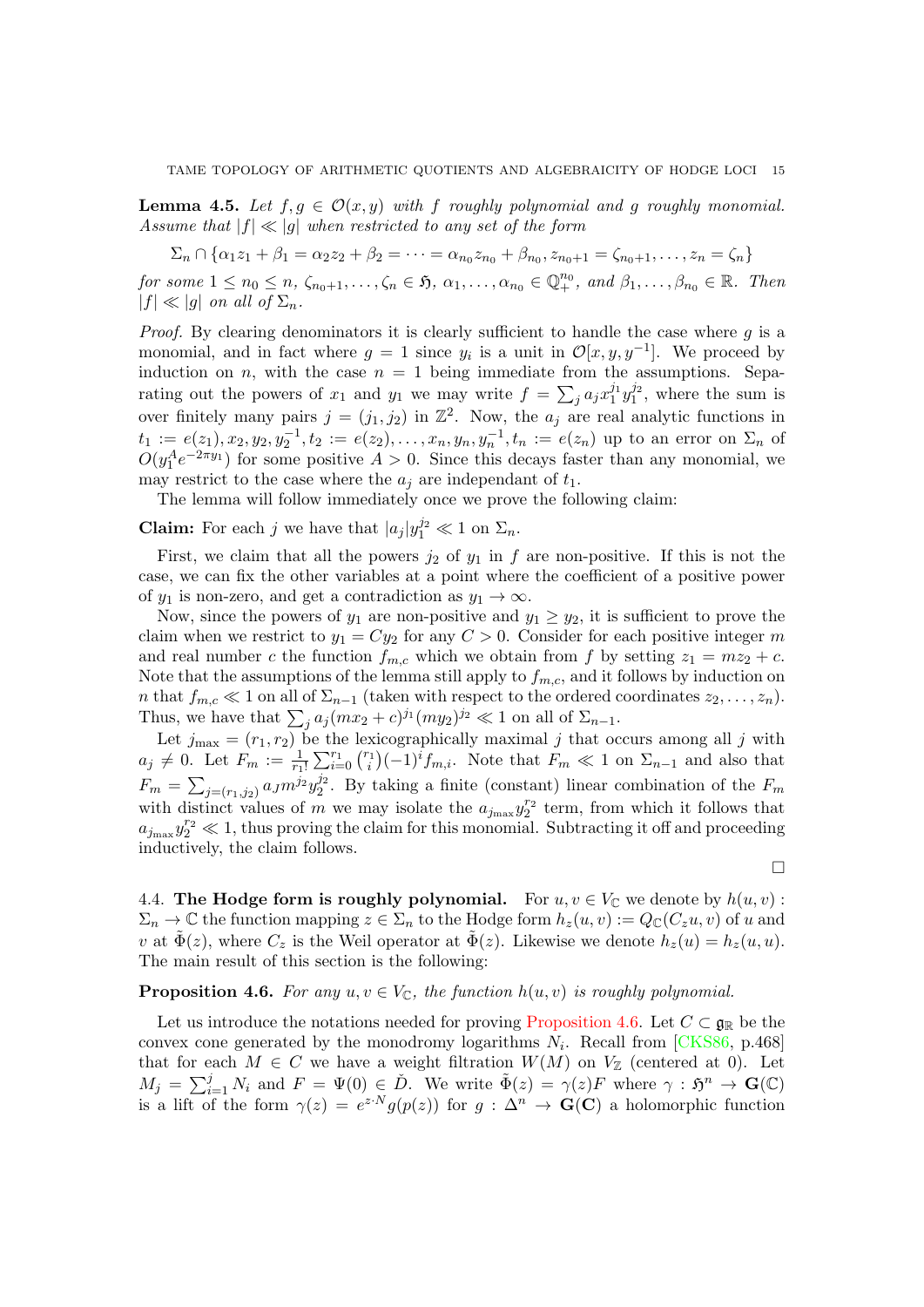taken as follows. Writing  $\mathfrak{g}^{p,q}$  for the Deligne splitting of the mixed Hodge structure on  $\mathfrak{g}_{\mathbb{R}}$  induced by  $(F, W(M_n))$ , there is a unique holomorphic lift  $v(t) \in \bigoplus_{p<0} \mathfrak{g}^{p,q}$  with  $\Psi(t) = e^{v(t)}F.$ 

Recall that there is a splitting (see [\[Ka85,](#page-21-13) Lemma 2.4.1])  $V_{\mathbb{C}} = \bigoplus_{p,q_1,\dots,q_r} I^{p,q_1,\dots,q_n}$ such that  $F^s = \bigoplus_{p \geq s} I^{p,q_1,...,q_n}$  and  $W(M_j)_s = \bigoplus_{p+q_j \leq s} I^{p,q_1,...,q_n}$ . For simplicity we denote  $\alpha = (p, q_1, \ldots, q_n)$ . There is also a rational splitting  $V_{\mathbb{Q}} = \bigoplus_{s_1, \ldots, s_n} J^{s_1, \ldots, s_n}$  such that  $W(M_j)_s = \bigoplus_{s_j \leq s} J^{s_1,\ldots,s_n}$ , and again for simplicity we denote  $\sigma = (s_1, \ldots, s_n)$ .

[Proposition 4.6](#page-14-0) follows immediately from:

<span id="page-15-0"></span>**Lemma 4.7.** Let  $u \in I^{\alpha}$  and  $v \in I^{\beta}$ .

- $(1)$  h $(u)$  is roughly monomial.
- (2)  $h(\gamma(z)u)$  is roughly monomial.
- (3)  $h(u, v)$  is roughly polynomial.

Proof of [Lemma 4.7.](#page-15-0) The asymptotics of Hodge forms are well-studied, and we state the precise result we will need:

<span id="page-15-1"></span>**Theorem 4.8** (Theorem 5.21 of  $[CKS86]$  or Theorems 3.4.1 and 3.4.2 of  $[Ka85]$ ). Let  $u \in J_{\mathbb{C}}^{s_1,\dots,s_n}$ . Then on  $\Sigma_n$  we have

(1) 
$$
h(u) \sim (y_1/y_2)^{s_1} \cdots (y_{n-1}/y_n)^{s_{n-1}} y_n^{s_n};
$$
  
(2)  $h(e^{z \cdot N}u) \sim (y_1/y_2)^{s_1} \cdots (y_{n-1}/y_n)^{s_{n-1}} y_n^{s_n}.$ 

Remark 4.9. We remark that Kashiwara's proof of [Theorem 4.8](#page-15-1) does not require the use of the  $SL_2^n$ -orbit theorem of [\[CKS86\]](#page-20-3).

Given Theorem  $4.8(1)$ , proving part  $(1)$  of [Proposition 4.6](#page-14-0) reduces to showing that  $h(u)$  is in  $\mathcal{O}(x,y)$ . Choose a basis  $w_i$  of  $V_{\mathbb{C}}$  such that each  $w_i \in I^{\alpha_i}$  for some  $\alpha_i =$  $(p_i, q_1^i, \ldots, q_n^i)$  and the sequence  $p_i$  is non-increasing. Define an increasing filtration  $K^{\bullet}$ as follows:  $K^j$  is the span of  $w_1, \ldots, w_j$ . Note that  $K^{\bullet}$  is a full flag refining the filtration  $F^{-\bullet}$ . Define  $B(u, v) := Q_{\mathbb{C}}(u, \bar{v})$  and for simplicity call  $\gamma = \gamma(z)$ . An h-orthogonal basis of the Hodge filtration at  $\gamma F$  is obtained from the  $\gamma w_i$  by the Gram-Schmidt procedure (with respect to B); call this basis  $\tilde{w}_i$ . Let  $u = \sum \tilde{u}_i$  with  $\tilde{u}_i$  a multiple of  $\tilde{w}_i$  and likewise for v. We then have, denoting  $w_{\det K^i} = w_1 \wedge \cdots \wedge w_i$  and extending the use of the symbols  $B$  and  $h$  to the corresponding hermitian forms on any wedge power (or other tensor operation) of  $V_{\mathbb{C}}$ :

<span id="page-15-2"></span>(4.2) 
$$
B(\tilde{w}_i) = \frac{B(\gamma w_{\det K^i})}{B(\gamma w_{\det K^{i-1}})}
$$

We also have

<span id="page-15-3"></span>(4.3) 
$$
B(u, \tilde{w}_i) = \frac{B\left((\gamma w_{\det K^{i-1}}) \wedge u, \gamma w_{\det K^i}\right)}{B(\gamma w_{\det K^{i-1}})},
$$

<span id="page-15-4"></span>(4.4) 
$$
h(\tilde{u}_i, \tilde{v}_i) = i^{2p_i - k} B(\tilde{u}_i, \tilde{v}_i) = i^{2p_i - k} \frac{B(u, \tilde{w}_i)B(\tilde{w}_i, v)}{B(\tilde{w}_i)}
$$

Now, [\(4.2\)](#page-15-2) and [\(4.3\)](#page-15-3) are both in  $\mathcal{O}(x, y)$ , so  $h(u, v) = \sum_i h(\tilde{u}_i, \tilde{v}_i)$  is in  $\mathcal{O}(x, y)$  as well.

.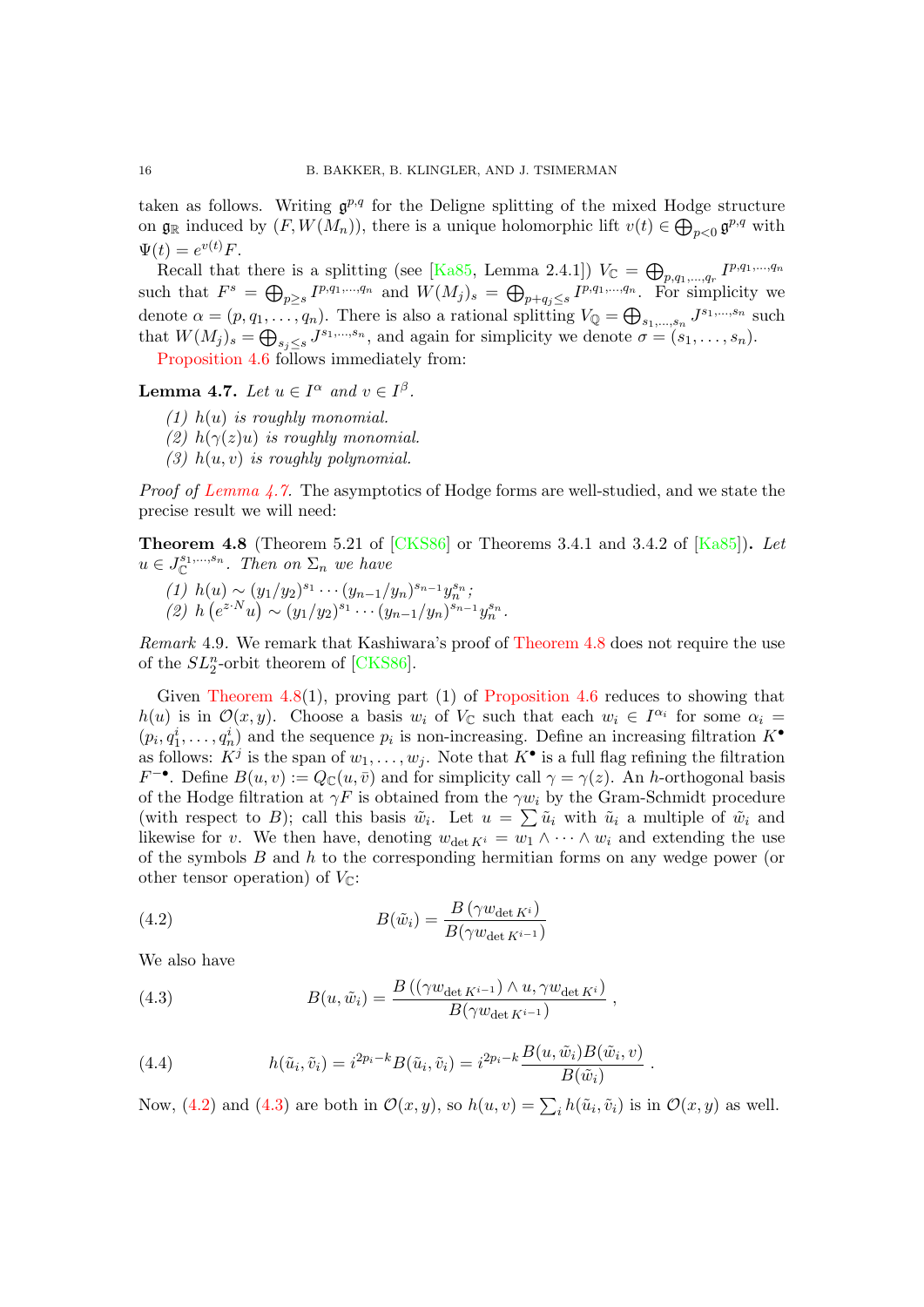That  $h(\gamma u)$  is in  $\mathcal{O}(x, y)$  similarly follows from the fact that the B-norm of the projection of  $\gamma u$  to  $\tilde{w}_i$  is likewise computed via

(4.5) 
$$
B(\gamma u, \tilde{w}_i) = \frac{B(\gamma(w_{\det K^{i-1}} \wedge u), \gamma w_{\det K^i})}{B(\gamma w_{\det K^{i-1}})}.
$$

To finish the proof of part (2), we need the following lemma, which is also proven in [\[CKS86,](#page-20-3) Theorem 5.21].

**Lemma 4.10.** On  $\Sigma_n$  we have  $h(\gamma u) \sim h(e^{z \cdot N} u)$ .

*Proof.* Recall that  $\gamma(z) = e^{z \cdot N} g(p(z))$  and  $g(t) = e^{v(t)}$ . Griffiths transversality requires

$$
e^{-\mathrm{ad}(v(t))}N_i + t_i \frac{1 - e^{-\mathrm{ad}(v(t))}}{\mathrm{ad}(v(t))} \frac{\partial v}{\partial t_i} \in F^{-1}\mathfrak{g}.
$$

Since  $N_i \in \mathfrak{g}^{-1,-1}$  and  $v(t) \in \bigoplus_{p<0} \mathfrak{g}^{p,q}$ , this implies that

$$
v(t) = \sum_{i=1}^{n} t_i v_i(t)
$$

where  $v_i(t)$  is a holomorphic function of  $t_i, \ldots, t_n$  and  $ad(N_j)v_i(t) = 0$  for  $j < i$ . Thus,  $v_i(t)$  preserves each  $W(M_j)$  for  $j < i$ . It follows likewise that  $g(t) = 1 + \sum_i t_i g_i(t)$  with  $g_i(t) \in \text{End}(V_{\mathbf{C}})$  preserving  $W(M_i)$  for  $j < i$ . Thus by [Theorem 4.8,](#page-15-1) we have on  $\Sigma_n$ 

$$
h(e^{z \cdot N} g_i(t)u) \ll (y_1/y_2)^{s_1} \cdots (y_{i-1}/y_i)^{s_{i-1}} (y_i/y_{i+1})^{s'_i} \cdots y_n^{s'_n}
$$

for some  $s'_i, \ldots, s'_n$ . For any monomial  $y^I$  only in  $y_i, \ldots, y_n$  and any  $\epsilon > 0$ , we have that  $|t_i|^2 y^I < \epsilon$  for sufficiently large  $y_n$  and so the same is true of  $h(\gamma u - e^{z \cdot N} u)/h(e^{z \cdot N} u)$ , whence the claim.  $\hfill \square$ 

Finally,  $h(\gamma w_{\det K^i}) = |B(\gamma w_{\det K^i})|$  is roughly monomial by part (2). It then follows that the same is true for [\(4.2\)](#page-15-2), and thus that  $h(\tilde{u}_i, \tilde{v}_i)$  is roughly polynomial, as the numerator in [\(4.4\)](#page-15-4) is clearly in  $\mathcal{O}[x, y, y^{-1}]$ . ].

## 4.5. Proof of [Theorem 1.5.](#page-4-1)

*Proof.* First, observe that the set  $\mathfrak{S}_{\mathfrak{H}}^b$  is covered by finitely many sets of the form  $\Sigma_n$ (corresponding to the finitely many possible orderings of the coordinates). Hence it is enough to show that  $\tilde{\Phi}(\Sigma_n)$  is contained in finitely many Siegel sets of  $D = G/M$ .

The natural embedding  $\mathbf{G}(\mathbb{Q}) \subset \mathbf{SL}(V_{\mathbb{Q}})$  defines a natural map  $\iota: D \to X$ , given by  $u(x) := h_x$ , where X denotes the symmetric space of positive definite symmetric forms on  $V_{\mathbb{R}}$ . By [\[B-HC62,](#page-20-14) 7.5] the preimage of any Siegel set  $\mathfrak{S} \subset X$  is contained in the union of finitely many Siegel sets of D. It is thus enough to show that  $\iota \circ \tilde{\Phi}(\Sigma_n)$  is contained in finitely many Siegel sets of X.

Siegel sets in X can be understood in terms of reducedness of positive definite forms with respect to a basis:

<span id="page-16-0"></span>**Definition 4.11.** Given an integral (ordered) basis  $e = \{e_i\}$  of  $V_{\mathbb{Z}}$ , a constant  $C > 0$ , and a positive definite symmetric form b, we say b is  $(e, C)$ -reduced if:

(1)  $|b(e_i, e_j)| < Cb(e_i)$  for all  $i, j;$ 

(2)  $b(e_i) < Cb(e_i)$  for  $i < j$ ;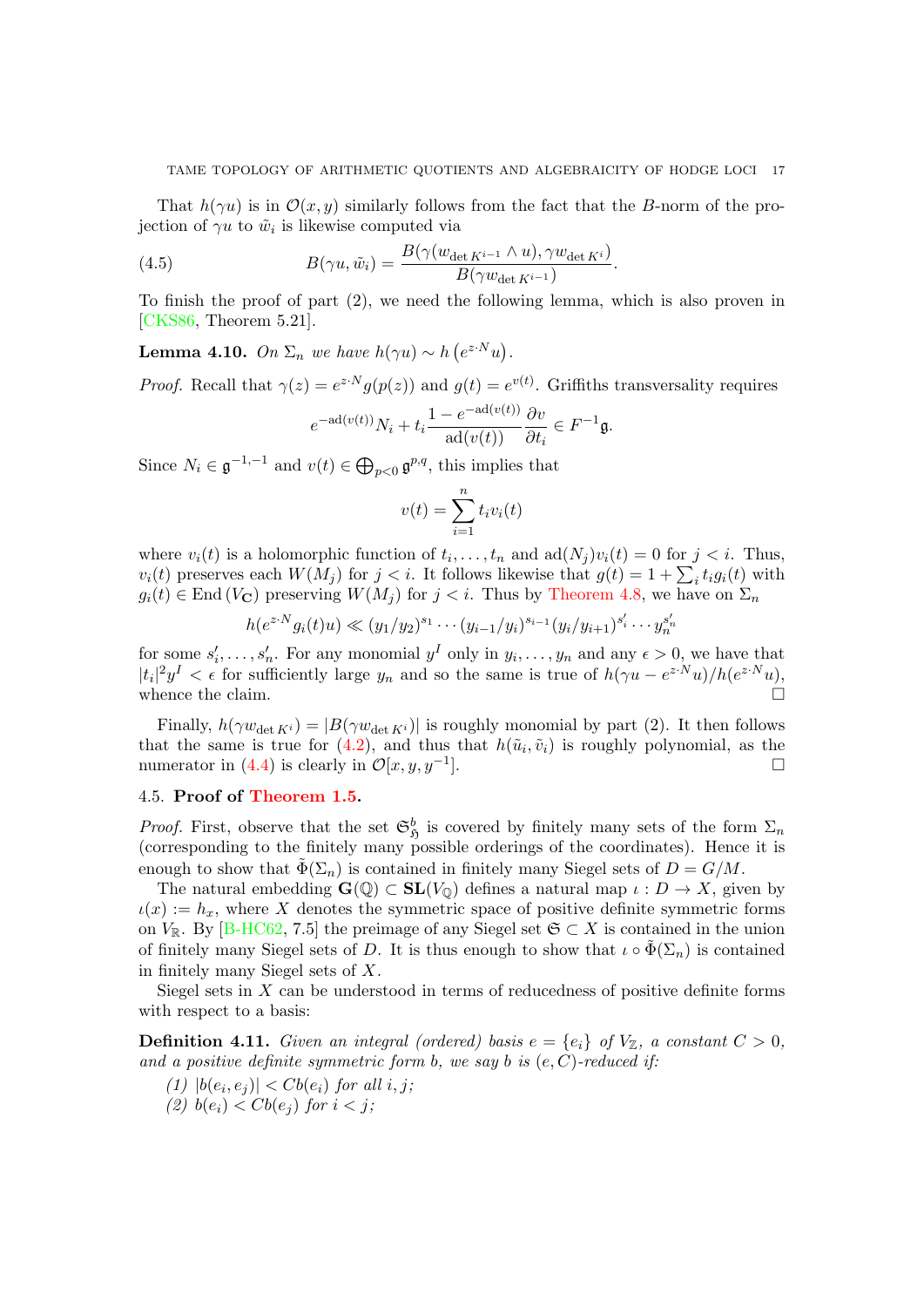(3)  $\prod_i b(e_i) < C \det(b)$ .

Given an integral (ordered) basis  $e = \{e_i\}$  of  $V_\mathbb{Z}$  and  $C > 0$  we define the subset  $\mathfrak{T}_{e,C} = \{b \in X \mid b \text{ is } (e, C)\text{-reduced}\}.$  By classical reduction theory, any  $\mathfrak{T}_{e,C}$  is contained in a Siegel set of X, and any Siegel set of X is contained in  $\mathfrak{T}_{e,C}$  for some choice of e and  $C > 0$  (see for example [\[K90,](#page-21-20) Prop. 2 p.18]). Moreover, if b is  $(e', C')$ -reduced and e is a basis for which condition (3) of Definition [4.11](#page-16-0) holds for some  $C > 0$ , then b will also be  $(e, C'')$ -reduced for some  $C'' = C''(e, C, e', C') > 0$ . We are thus reduced to proving the following:

**Claim:** There is a basis  $e = \{e_i\}$  of  $H_{\mathbb{Q}}$  and  $C > 0$  such that  $h_z$  is  $(e, C)$ -reduced for all  $z \in \Sigma_n$ .

Choosing a basis e for which each  $e_i \in J^{\sigma_i}$  for some  $\sigma_i$ , we have condition (3) in [Definition 4.11](#page-16-0) by [Theorem 4.8](#page-15-1) since each weight filtration is centered around 0, while we may assume (2) as there are only finitely many orderings of the basis. By a result of Schmid  $[Sc73, Corollary 5.29]$  we know [Theorem 1.5](#page-4-1) is true in the  $n = 1$  case. Since any Siegel set of  $D$  is contained in finitely many Siegel sets of  $X$  by [Theorem 3.2,](#page-11-0) it follows that  $h_z$  is  $(e, C_\tau)$ -reduced for  $p(z)$  restricted to any curve  $\tau$  in  $\Sigma_n$ . Taking [Proposition 4.6](#page-14-0) into account, [Lemma 4.5](#page-13-1) implies condition (1) for some fixed  $C > 0$  on all of  $\Sigma_n$  and this completes the proof.

## <span id="page-17-0"></span>4.6. [Theorem 1.1](#page-2-0) implies Borel's algebraicity theorem.

**Theorem 4.12.** [\[Bor72,](#page-20-2) Theor. 3.10] Let S be a complex algebraic variety and  $f : S \longrightarrow$  $S_{\Gamma,G,K}$  a complex analytic map to an arithmetic variety  $S_{\Gamma,G,K}$ . Then f is algebraic.

*Proof.* The map f is a period map, hence is  $\mathbb{R}_{an,exp}$ -definable by [Theorem 1.3.](#page-4-0) The graph of f is thus a complex analytic,  $\mathbb{R}_{an,exp}$ -definable, subset of the smooth complex algebraic manifold  $S \times S_{\Gamma,G,K}$ . Recall the following o-minimal Chow theorem of Peterzil-Starchenko [\[PS09,](#page-21-21) Theor. 4.4 and Corollary 4.5] (see also [\[MPT17,](#page-21-2) Theor. 2.2] and [\[Sc18,](#page-22-12) Theor. 2.11 for more precise versions), generalizing a result of Fortuna-Lojasiewicz [\[FL81\]](#page-21-22) in the semi-algebraic case:

<span id="page-17-1"></span>Theorem 4.13. (Peterzil-Starchenko) Let S be a smooth complex algebraic manifold (hence endowing the C-analytic manifold S with a canonical  $\mathbb{R}_{\text{ale}}$ -definable manifold structure). Let  $W \subset S$  be a complex analytic subset which is also an S-definable subset for some o-minimal structure S expanding  $\mathbb{R}_{an}$ . Then W is an algebraic subset of S.

It follows that the graph of f is an algebraic subvariety of  $S \times S_{\Gamma,G,K}$ , hence that f is algebraic (see [\[Se56,](#page-22-13) Prop. 8]).

#### 5. Algebraicity of Hodge loci: proof of [Theorem 1.6](#page-5-0)

We refer to [\[K17,](#page-21-11) Section 3.1] for the notions of (connected) Hodge datum and morphism of (connected) Hodge data, connected Hodge varieties and Hodge morphisms of connected Hodge varieties. Notice that any connected Hodge variety is in particular an arithmetic quotient and that any Hodge morphism of connected Hodge varieties is in particular a morphism of arithmetic quotients.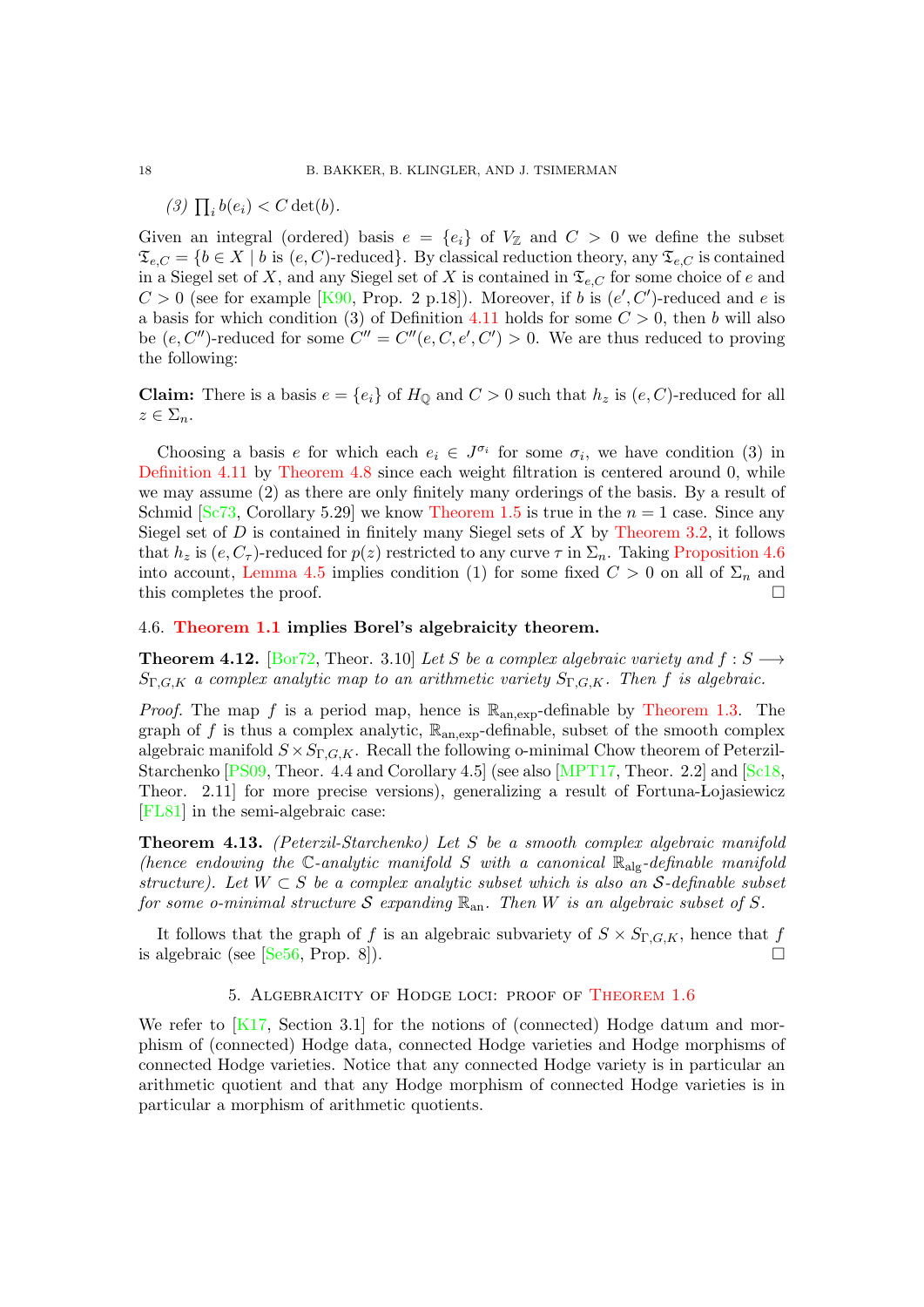A special subvariety Y of the connected Hodge variety  $S_{\Gamma,G,M}$  is by definition the image  $Y := f(S_{\Gamma', G', M'})$  of some Hodge morphism  $f: S_{\Gamma', G', M'} \longrightarrow S_{\Gamma, G, M}$ . It follows from [Theorem 1.1\(](#page-2-0)3) and the remark above that any special subvariety of  $S_{\Gamma,G,M}$  is an  $\mathbb{R}_{\text{an,exp}}$ -definable subset of  $S_{\Gamma,G,M}$  (endowed with its  $\mathbb{R}_{\text{an}}$ -structure of [Theorem 1.1\(](#page-2-0)1). The Hodge locus  $HL(S_{\Gamma,G,M})$  is defined as the (countable) union of special subvarieties of  $S_{\Gamma,G,M}$ .

The Hodge locus HL(S, V) coincides with the preimage  $\Phi_S^{-1}(\text{HL}(S_{\Gamma,G,M}))$ . Hence to prove [Theorem 1.6](#page-5-0) we are reduced to proving that the preimage  $W := \Phi^{-1}(Y)$  of any special subvariety  $Y \subset S_{\Gamma,G,M}$  is an algebraic subvariety of S. By [Theorem 1.1](#page-2-0) the period map  $\Phi_S : S \longrightarrow S_{\Gamma,G,M}$  is  $\mathbb{R}_{\text{an,exp}}$ -definable. As  $Y \subset S_{\Gamma,G,M}$  is an  $\mathbb{R}_{\text{an,exp}}$ definable subset of  $S_{\Gamma,G,M}$  it follows that  $W = \Phi_S^{-1}(Y)$  is an  $\mathbb{R}_{\text{an,exp}}$ -definable subset of  $S$  (in particular has finitely many connected components). As  $W$  is also a complex analytic subvariety, the o-minimal Chow [Theorem 4.13](#page-17-1) of Peterzil-Starchenko implies that  $W$  is an algebraic subvariety of  $S$ , which finishes the proof of [Theorem 1.6.](#page-5-0)

 $\Box$ 

#### Appendix A. Real analytic manifolds with corners and definability

A.1. Real analytic manifolds with corners. From the analytic point of view, the class of real analytic manifolds with corners is natural: a compact real-analytic manifold with corners is the real version of the compactification of a complex analytic manifold by a normal crossing divisor. However this class of manifolds has been poorly studied and even their definition is not universally agreed. We use the one given by [\[Dou61\]](#page-21-23), which has been clarified and developed in [\[Joy12\]](#page-21-24). For the convenience of the reader we recall the basic definitions but we refer to  $Jov12$  for more details. Notice that Joyce works in the  $C^{\infty}$  context, but all the definitions we need translate literally to the real-analytic setting by replacing "smooth" with "real-analytic".

Let X be a paracompact Hausdorff topological space X and  $n \geq 1$  an integer. An n-dimensional chart with corners on X is a pair  $(U, \varphi)$  where U is an open subset in  $\mathbb{R}_k^n := \mathbb{R}_{\geq 0}^k \times \mathbb{R}^{n-k}$  for some  $0 \leq k \leq n$  and  $\varphi: U \longrightarrow X$  is a homeomorphism with a non-empty open set  $\varphi(U)$ .

Given  $A \subset \mathbb{R}^m$  and  $B \subset \mathbb{R}^n$  and  $\alpha : A \longrightarrow B$  continuous, we say that  $\alpha$  is real-analytic if it extends to a real-analytic map between open neighborhoods of  $A, B$ .

Two *n*-dimensional charts with corners  $(U, \varphi), (V, \psi)$  on X are said real-analytically compatible if  $\psi^{-1} \circ \varphi : \varphi^{-1}(\varphi(U) \cap \psi(V)) \longrightarrow \psi^{-1}(\varphi(U) \cap \psi(V))$  is a homeomorphism and  $\psi^{-1} \circ \varphi$  (resp. its inverse) are real-analytic in the sense above.

An *n*-dimensional real analytic atlas with corners for X is a system  $\{(U_i, \varphi_i) : i \in I\}$ of pairwise real-analytically compatible charts with corners on X with  $X = \bigcup_{i \in I} \varphi_i(U_i)$ . We call such an atlas maximal if is not a proper subset of any other atlas. Any atlas is contained in a unique maximal atlas: the set of all charts with corners  $(U, \varphi)$  on X compatible with  $(U_i, \varphi_i)$  for all  $i \in I$ .

A real-analytic manifold with corners of dimension  $n$  is a paracompact Hausdorff topological  $X$  equipped with a maximal *n*-dimensional real-analytic atlas with corners. Weakly real-analytic maps between real-analytic manifolds with corners are the continuous maps which are real-analytic in charts (cf. [\[Joy12,](#page-21-24) def. 3.1], where a stronger notion of real-analytic map is also defined; we won't need this strengthened notion).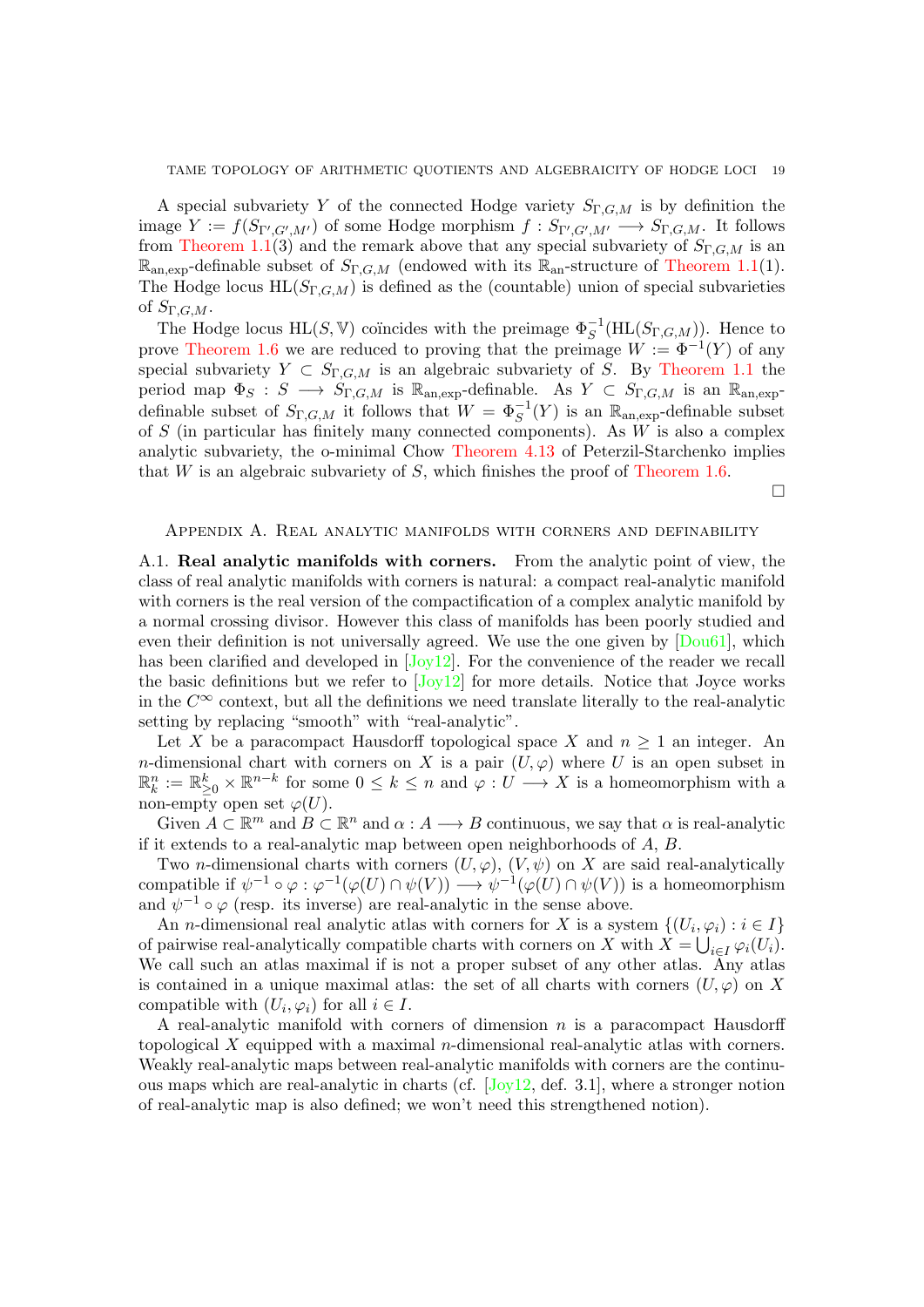Given X a real-analytic n-manifold with corners, one defines its boundary  $\partial X$  (cf. [\[Joy12,](#page-21-24) def. 2.6]. This is a real-analytic *n*-manifold with corners for  $n > 0$ , endowed with an immersion (not necessarily injective)  $i_X : \partial X \longrightarrow X$  (cf. [\[Joy12,](#page-21-24) prop.2.7]) which is real-analytic ( $[Joy12, Theor. 3.4.(iv)]$  $[Joy12, Theor. 3.4.(iv)]$ ) in particular weakly real-analytic.

A.2. R-definable manifolds with corners. Let  $R$  be any fixed o-minimal expansion of R. The notion of R-definable manifold is given in [\[VDD98,](#page-21-17) chap.10] and in [\[VdM96,](#page-21-25) p.507]. We will need the extended notion of R-definable manifold with corners.

Let X be a paracompact Hausdorff topological space X. An n-dimensional chart with corners  $(U, \varphi)$  on X is said to be R-definable if U is an R-definable subset of  $\mathbb{R}^n$ (equivalently: of  $\mathbb{R}_k^n$ ).

Two *n*-dimensional R-definable charts with corners  $(U, \varphi)$ ,  $(V, \psi)$  on X are said Rcompatible if  $\psi^{-1} \circ \varphi : \varphi^{-1}(\varphi(U) \cap \psi(V)) \longrightarrow \psi^{-1}(\varphi(U) \cap \psi(V))$  is an R-definable homeomorphism between R-definable subsets  $\varphi^{-1}(\varphi(U) \cap \psi(V))$  and  $\psi^{-1}(\varphi(U) \cap \psi(V))$ of  $\mathbb{R}^n$ .

An *n*-dimensional R-definable atlas with corners for X is a system  $\{(U_i, \varphi_i) : i \in I\}$ , I finite, of pairwise R-compatible R-definable charts with corners on X with  $X =$  $\cup_{i\in I}\varphi_i(U_i)$ . Two such atlases  $\{(U_i,\varphi_i)\,:\,i\,\in\,I\}$  and  $\{(V_j,\psi_j)\,:\,j\,\in\,J\}$  are said Requivalent if all the "mixed" transition maps  $\psi_j \circ \varphi_i^{-1}$  are  $\mathcal{R}$ -definable.

An  $\mathcal R$ -definable manifold with corners of dimension n is a paracompact Hausdorff topological X equipped with an  $\mathcal{R}$ -equivalence class of *n*-dimensional  $\mathcal{R}$ -definable atlas with corners.

Remark A.1. Notice that the definitions of real-analytic manifold with corners and Rdefinable manifold with corners are parallel, except the crucial fact that we work in a strictly finite setting for  $\mathcal{R}\text{-}$  definable manifolds: the set I of charts has to be finite. This finiteness condition, in addition to the definability condition, ensures the tameness at infinity of the  $R$ -definable manifolds with corners.

We say that a subset  $Z \subset X$  is R-definable (resp. open or closed) if  $\varphi_i^{-1}(Z \cap \varphi_i(U_i))$ is an R-definable (resp. open or closed) subset of  $U_i$  for all  $i \in I$ . An R-definable map between  $\mathcal{R}$ -definable manifolds (with corners) is a map whose graph is an  $\mathcal{R}$ -definable subset of the R-definable product manifold (with corners).

## A.3. Compact real-analytic manifolds with corners are  $\mathbb{R}_{\text{an}}$ -definable.

<span id="page-19-0"></span>**Proposition A.2.** Let  $X$  be a compact real-analytic n-manifold with corners. Then X has a natural structure of  $\mathbb{R}_{an}$ -definable manifold with corners. Moreover the map  $i_X : \partial X \longrightarrow X$  is  $\mathbb{R}_{an}$ -definable. In particular the interior  $X \setminus i_X(\partial X)$  is an  $\mathbb{R}_{an}$ definable manifold.

*Proof.* For each point x of X choose  $\varphi_x : U_x \longrightarrow (X, x)$  a real-analytic chart with corners whose image  $\varphi(U_x)$  is a neighborhood of x. Without loss of generality we can assume that  $U_x \subset \mathbb{R}^n_k$  is relatively compact and semi-analytic, hence  $\mathbb{R}_{\text{an}}$ -definable. Hence  $(U_x, \varphi_x)$  is a real-analytic chart with corners for  $X$  which is also an  $\mathbb{R}_{\text{an}}$ -definable chart with corners for  $X$ .

Fix x, y two points in X. The fact that the two real-analytic charts  $(U_x, \varphi_x)$  and  $(U_y, \varphi_y)$  are real-analytically compatible implies immediately that they are  $\mathbb{R}_{\text{an}}$ -compatible.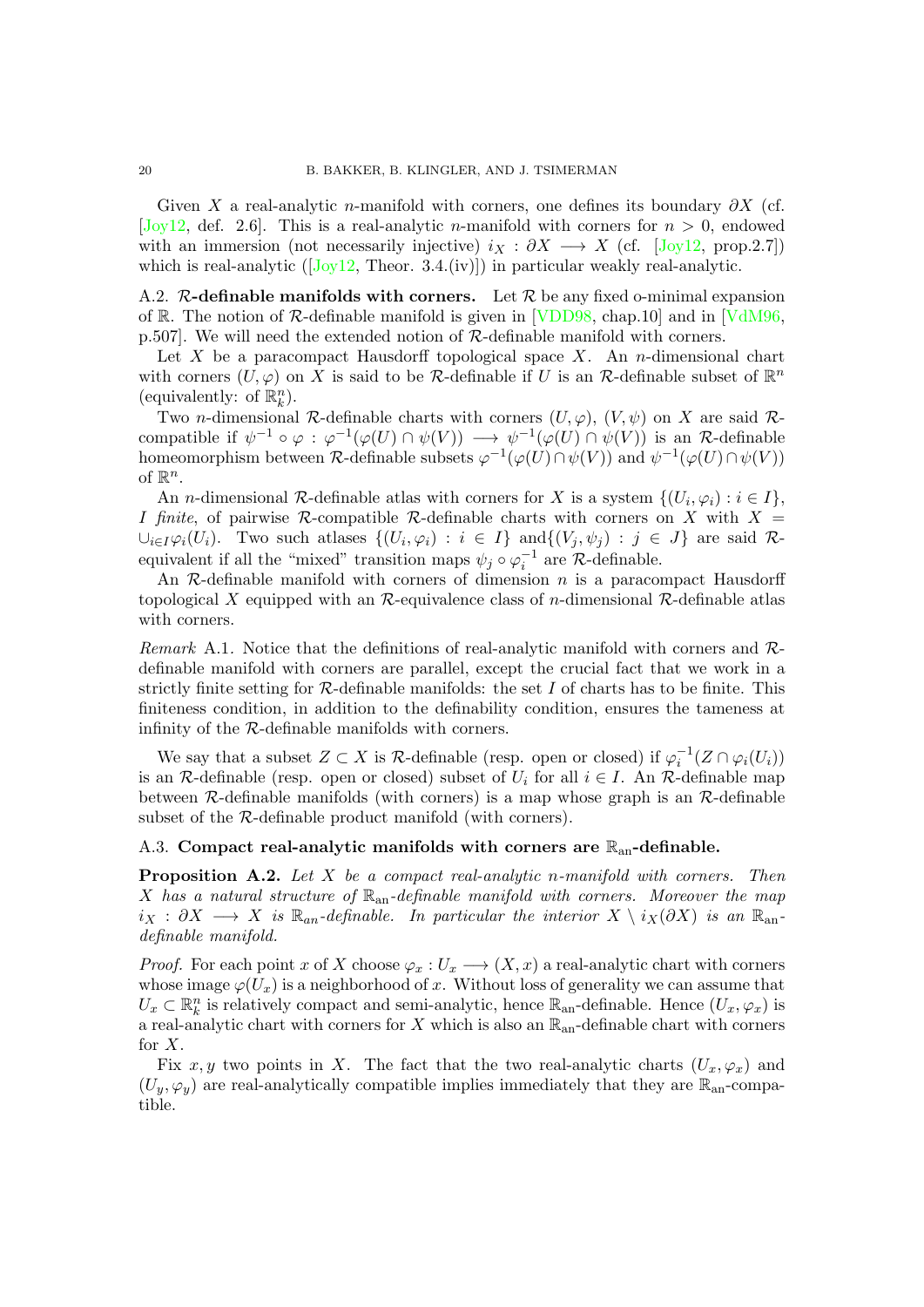The space X is compact hence one can extract from the covering family  $\{(U_x, \varphi_x), x \in$ X a finite subfamily  $\{(U_i, \varphi_i), i \in I\}$ , such that  $X = \bigcup_{i \in I} \varphi_i(U_i)$ : this is an ndimensional  $\mathbb{R}_{\text{an}}$ -definable atlas with corners for X, which defines a structure of  $\mathbb{R}_{\text{an}}$ definable manifold with corners on X.

One easily checks that this structure is independent of the choice of the finite extraction  $\{(U_i, \varphi_i), i \in I\}$  of  $\{(U_x, \varphi_x), x \in X\}$ , and also of the choice of the relatively compact and semi-analytic subsets  $U_x$ .

Hence X has a natural structure of  $\mathbb{R}_{\text{an}}$ -definable manifold with corners. The same procedure endows the compact real-analytic  $(n-1)$ -manifold with corners  $\partial X$  with a natural  $\mathbb{R}_{\text{an}}$ -definable structure. The fact that  $i_X : \partial X \longrightarrow X$  is weakly real-analytic implies immediately that  $i_X$  is R<sub>an</sub>-definable and that the manifold  $X \setminus i_X(\partial X)$  is R<sub>an</sub>definable.

### **REFERENCES**

- <span id="page-20-0"></span>[AK81] S. Akbulut, H.C. King, The topology of real algebraic sets with isolated singularities, Ann. of Math. 113 (1981), no. 3, 425-446
- <span id="page-20-1"></span>[AMRT75] A. Ash, D. Mumford, M. Rapoport, Y. Tai, Smooth Compactification of Locally Symmetric varieties, Lie Groups: History Frontiers and applications vol. 4. Math Sci Press. (1975).
- [BB66] W.L. Baily, A. Borel, Compactification of arithmetic quotients of bounded symmetric domains, Annals of Math., 84 (1966), 442-528
- <span id="page-20-5"></span>[BaT17] B. Bakker, J. Tsimerman, The Ax-Schanuel conjecture for variations of Hodge structures, arxiv.org/abs/1712.05088v1
- <span id="page-20-12"></span>[Bor69] A. Borel, *Introduction aux groupes arithmétiques*, Publications de l'Institut de Mathématique de l'Université de Strasbourg, XV. Actualités Scientifiques et Industrielles, No. 1341 Hermann, Paris (1969)
- <span id="page-20-2"></span>[Bor72] A. Borel, Some metric properties of arithmetic quotients of symmetric spaces and an extension theorem, J. Differential Geometry  $6$  (1972), 543-560
- <span id="page-20-14"></span>[B-HC62] A. Borel, Harish-Chandra, Arithmetic subgroups of algebraic groups, Ann. of Math. 75 (1962), 485-535
- <span id="page-20-11"></span>[BJ06a] , A. Borel, L.Ji, Compactifications of locally symmetric spaces, J. Differential Geometry 73, (2006), 263-317
- [BJ06b] A. Borel, L.Ji, Compactifications of symmetric and locally symmetric spaces, Mathematics: Theory & Applications, Birkäuser Boston (2006)
- <span id="page-20-13"></span>[BS73] A. Borel, J.P. Serre, Corners and arithmetic groups, Comm. Math. Helv. 4 (1973), 436-491
- [BT65] A. Borel, J.Tits, *Groupes réductifs*, Publ.Math. IHES  $27$  (1965), 55-150
- <span id="page-20-6"></span>[BP09-1] P. Brosnan, G. Pearlstein, Zero loci of admissible normal functions with torsion singularities, Duke Math. J. 150 (2009) no.1, 77-100
- <span id="page-20-7"></span>[BP09-2] P. Brosnan, G. Pearlstein, The zero locus of an admissible normal function, Ann. of Math. (2) 170 (2009), no. 2, 883-897
- <span id="page-20-8"></span>[BP13] P. Brosnan, G. Pearlstein, On the algebraicity of the zero locus of an admissible normal function, Compos. Math. 149 (2013), no. 11, 1913-1962.
- <span id="page-20-9"></span>[BPS10] P.Brosnan, G. Pearlstein, C. Schnell, The locus of Hodge classes in an admissible variation of mixed Hodge structure, C.R. Math. Acad. Sci. Paris 348 (2010), no. 11-12, 657-660
- [CK82] E. Cattani, A. Kaplan, Polarized Mixed Hodge structures and the monodromy of a variation of Hodge structure, Invent. Math. 67, 101-115 (1982)
- <span id="page-20-4"></span>[CDK95] E. Cattani, P. Deligne, A. Kaplan, On the locus of Hodge classes. J. of AMS, 8 (1995), 483-506
- <span id="page-20-3"></span>[CKS86] E. Cattani, A. Kaplan, W. Schmid, Degeneration of Hodge structures, Ann. of Math. (2) 123 (1986), no. 3, 457-535.
- <span id="page-20-10"></span>[CKS87] E. Cattani, A. Kaplan, W. Schmid, Variations of polarized Hodge structure: asymptotics and monodromy, Hodge theory (Sant Cugat 1985), 16-31, Lecture Notes in Math. 1246 Springer (1987) [Che51] C. Chevalley, *Théorie des groupes de Lie*, Tome 2, Hermann (1951)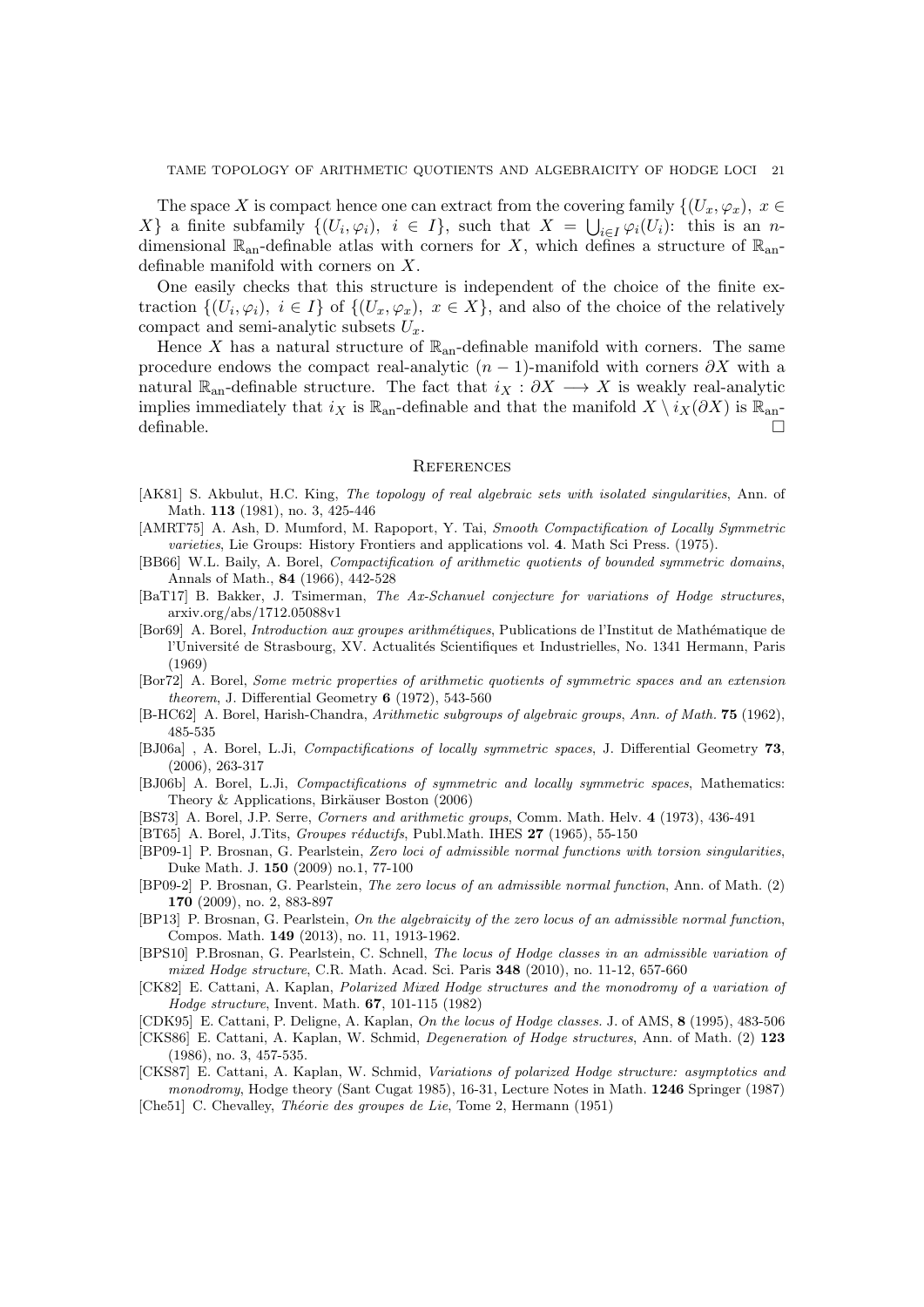- [De74] P. Deligne, La conjecture de Weil II, Publ. Math. IHES 44 (1974), 5-77
- <span id="page-21-23"></span>[Dou61] A. Douady, Variétés à bord anguleux et voisinages tubulaires, Séminaire Henri Cartan 1961/1962, Exp. 1
- <span id="page-21-17"></span>[VDD98] L. van den Dries, Tame Topology and o-minimal structures. LMS lecture note series, 248. Cambridge University Press, 1998.
- <span id="page-21-9"></span>[VdM94] L. van den Dries, C. Miller On the real exponential field with restricted analytic functions, Israel J. Math. 85 (1994), 19–56.
- <span id="page-21-25"></span>[VdM96] L. van den Dries, C. Miller Geometric categories and o-minimal structures, Duke Math. J. 84 no.2, (1996), 497-540.
- <span id="page-21-22"></span>[FL81] E. Fortuna, S. Lojasiewicz, Sur l'algébricité des ensembles analytiques complexes, J. Reine Angew. Math. 329 (1981) 215-220
- [Gao15] Z. Gao, Towards the Andr $A$ C $\cdot$ -Oort conjecture for mixed Shimura varieties: the Ax-Lindemann theorem and lower bounds for Galois orbits of special points, to appear in J. Reine Angew. Math.

<span id="page-21-8"></span>[Ga68] A.M Gabrielov, Projections of semi-analytic sets, Funkt. Ana. i Prilozen 2 (1968), 18-30

- <span id="page-21-18"></span>[GM03] M. Goresky, R. Macpherson, The topological trace formula, J. Reine Angew. Math. 560 (2003), 77-150
- <span id="page-21-12"></span>[GGLR17] M. Green, P. Griffiths, R. Laza, C. Robles, Completion of period mappings and ampleness of the Hodge bundle, arXiv:1708.09523
- <span id="page-21-3"></span>[Gro] A. Grothendieck, Esquisse d'un programme, published in London Math. Soc. Lecture Note Ser. 242, Geometric Galois actions, 1, 5-48, Cambridge Univ. Press, Cambridge
- <span id="page-21-5"></span>[Jaf75] H. A. Jaffee, Real forms of hermitian symmetric spaces, Bull. Amer. Math. Soc. 81 (1975), 456-458
- <span id="page-21-6"></span>[Jaf78] H.A. Jaffee, Anti-holomorphic automorphisms of the exceptional symmetric domains, J. Differential Geom. 13 (1978), no.1, 79-86
- <span id="page-21-24"></span>[Joy12] D. Joyce, On manifolds with corners, Advances in geometric analysis, Adv. Lect. Math. 21 225-258, Int. Press, Somerville, MA, 201
- <span id="page-21-13"></span>[Ka85] M. Kashiwara, The asymptotic behavior of a variation of polarized Hodge structure, Publ. Res. Inst. Math. Sci. 21 (1985), no. 4, 853-875
- <span id="page-21-15"></span>[KNU08] K. Kato, C. Nakayama, S. Usui, SL(2)-orbit theorem for degeneration of mixed Hodge structure, J. of Algebraic Geom. 17 (2008), no. 3, 401-479
- <span id="page-21-14"></span>[KNU11] K. Kato, C. Nakayama, S. Usui, Analyticity of the closures of some Hodge theoretic subspaces, Proc. Japan Acad. Ser. A Math. Sci. 87 (2011), no. 9, 167-172
- [KU00] K. Kato, S. Usui, Borel-Serre spaces and spaces of SL(2)-orbits, in Algebraic geometry 2000, Adv. Stud. Pure Math., 36, Math. Soc. Japan, Tokyo (2002)
- <span id="page-21-20"></span>[K90] H. Klingen, Introductory lectures on Siegel modular forms, Cambridge Studies in Advanced Mathematics, 20. Cambridge University Press, Cambridge, 1990.
- <span id="page-21-0"></span>[KUY16] B. Klingler, E. Ullmo, A. Yafaev, The hyperbolic  $Ax\text{-}Lindemann\text{-}Weierstraß conjecture,$ Publ.Math. IHES 123 (2016), 333-360
- <span id="page-21-1"></span>[KUY17] B. Klingler, E. Ullmo, A. Yafaev, bi-algebraic geometry and the André-Oort conjecture, to appear in Proceedings of 2015 AMS Summer Institute in Algebraic Geometry
- <span id="page-21-11"></span>[K17] B. Klingler, Hodge loci and atypical intersections: conjectures, [http://arxiv.org/abs/1711.](http://arxiv.org/abs/1711.09387) [09387](http://arxiv.org/abs/1711.09387), accepted for publication in the book Motives and complex multiplication, Birkhaüser
- <span id="page-21-7"></span>[Le79] D. S. P. Leung, Reflective submanifolds. IV. Classification of real forms of Hermitian symmetric spaces, J. Differential Geom. 14 (1979), no.2., 179-185.
- <span id="page-21-2"></span>[MPT17] N. Mok, J. Pila, J. Tsimerman, Ax-Schanuel for Shimura varieties, arXiv:1711.02189
- <span id="page-21-4"></span>[Na52] J. Nash, Real algebraic manifolds, Ann. of Math. 56 (1952), 405-421
- <span id="page-21-16"></span>[OV90] A.L Onishchick, E.B. Vinberg, Lie groups and algebraic groups, Springer Series in Soviet Mathematics, Springer-Verlag (1990)
- <span id="page-21-19"></span>[O17] M. Orr, Height bounds and the Siegel property, <https://arxiv.org/abs/1609.01315>
- <span id="page-21-10"></span>[PS13] Y. Peterzil, S. Starchenko, Definability of restricted theta functions and families of abelian varieties, Duke Math. J. 162, (2013), 731-765
- <span id="page-21-21"></span>[PS09] Y. Peterzil, S. Starchenko, Complex analytic geometry and analytic-geometric categories, J. reine angew. Math. 626 (2009), 39-74